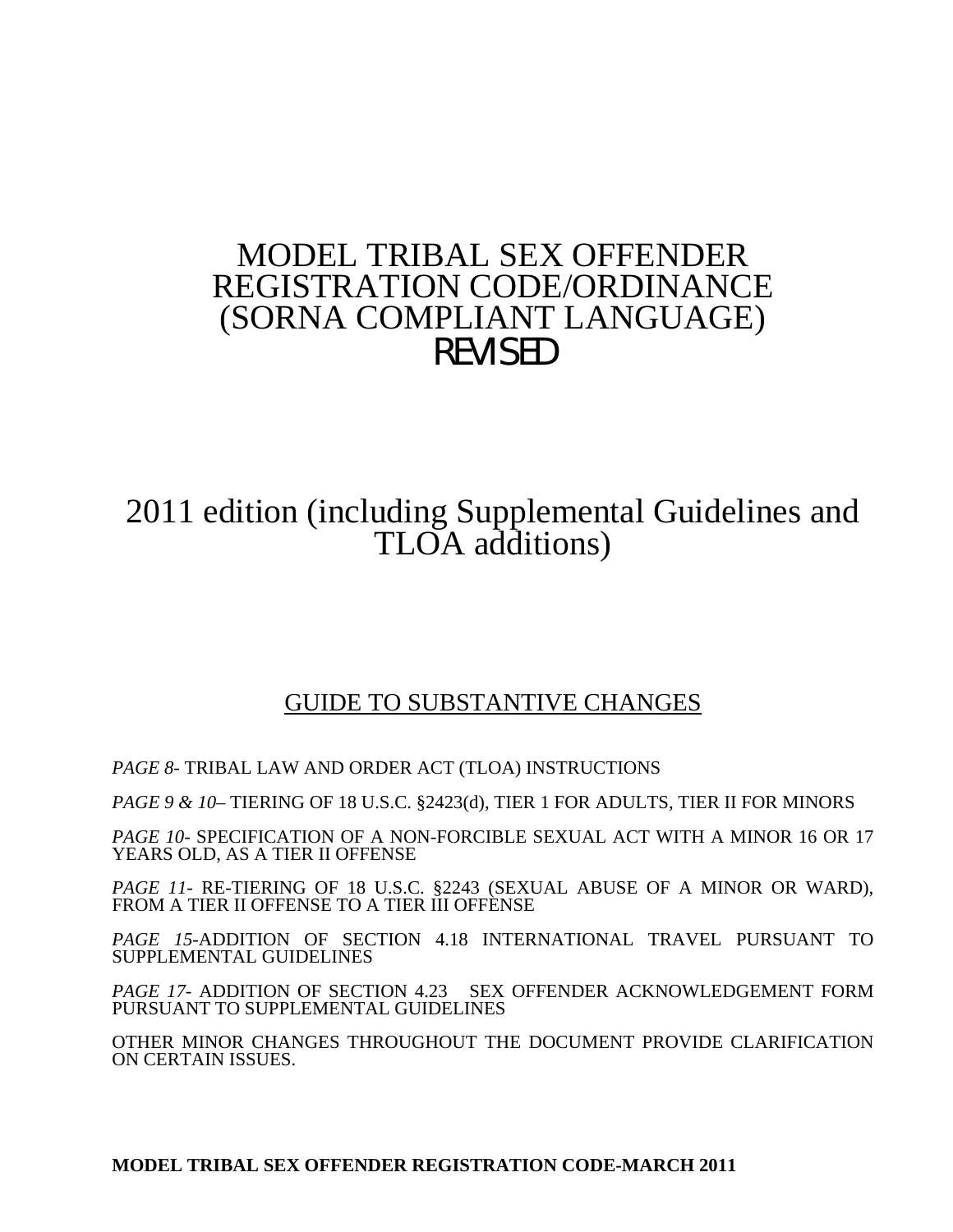The Office of Sex Offender Sentencing, Monitoring, Apprehending, Registering and Tracking (SMART) is pleased to be able to provide this Revised Model Tribal Sex Offender Registry Code/Ordinance for use by tribes in complying with the federal Sex Offender Registration and Notification Act (SORNA) (Title I of Public Law 109-248)(42 USC 16901 et seq). It must be emphasized, however, that this document is intended to serve only as a guide, and to provide information that each tribe should consider as it determines how to comply with SORNA. Tribes need to determine how they are going to substantially implement SORNA in order to ascertain the need to pass a Sex Offender Registration Code. Tribes need not pass this code/ordinance in order to comply with SORNA. However, this document does state what is legally required for compliance with SORNA Implementation. Additionally, it is recommended that tribes use this Code only as a starting point. SORNA implementation is unique to each jurisdiction and adoption of a sex offender code should reflect the unique laws, processes, population, land and traditions of each tribe. This document also includes notes highlighted in bolded text that are intended to provoke tribal leaders to consider other relevant issues as they meet to discuss any potential code/ordinance development. Further, submission of a Code to the SMART Office is only part of the necessary submission for substantial implementation review. Please contact the SMART Office for additional materials to assist with your work towards implementation.

The SMART Office wishes to recognize the Indian lawyers, tribal attorneys, and Indian Country technical assistance providers who contributed significantly to the creation of the original Model Tribal Code document. Those individuals are as follows:

**Joshua J. Breedlove**, Staff Attorney for the Mississippi Band of Choctaw Indians

**Sarah Brubaker**, Prosecutor for the Grand Traverse Band of Ottawa and Chippewa Indians

**Virginia Davis**, Associate Counsel for the National Congress of American Indians

**Sarah Deer**, Professor, William Mitchell School of Law

**M. Brent Leonhard**, Deputy Attorney General for the Confederated Tribes of the Umatilla Indian Reservation

**Pablo H. Padilla**, Attorney with the Nordhaus Law Firm, LLP

**Michelle Rivard**, Associate Director, Tribal Judicial Institute, University of North Dakota School of Law

**Hallie Bonger White**, Attorney and Executive Director for the Southwest Center for Law and Policy

**Maureen White Eagle**, Attorney with the Tribal Law and Policy Institute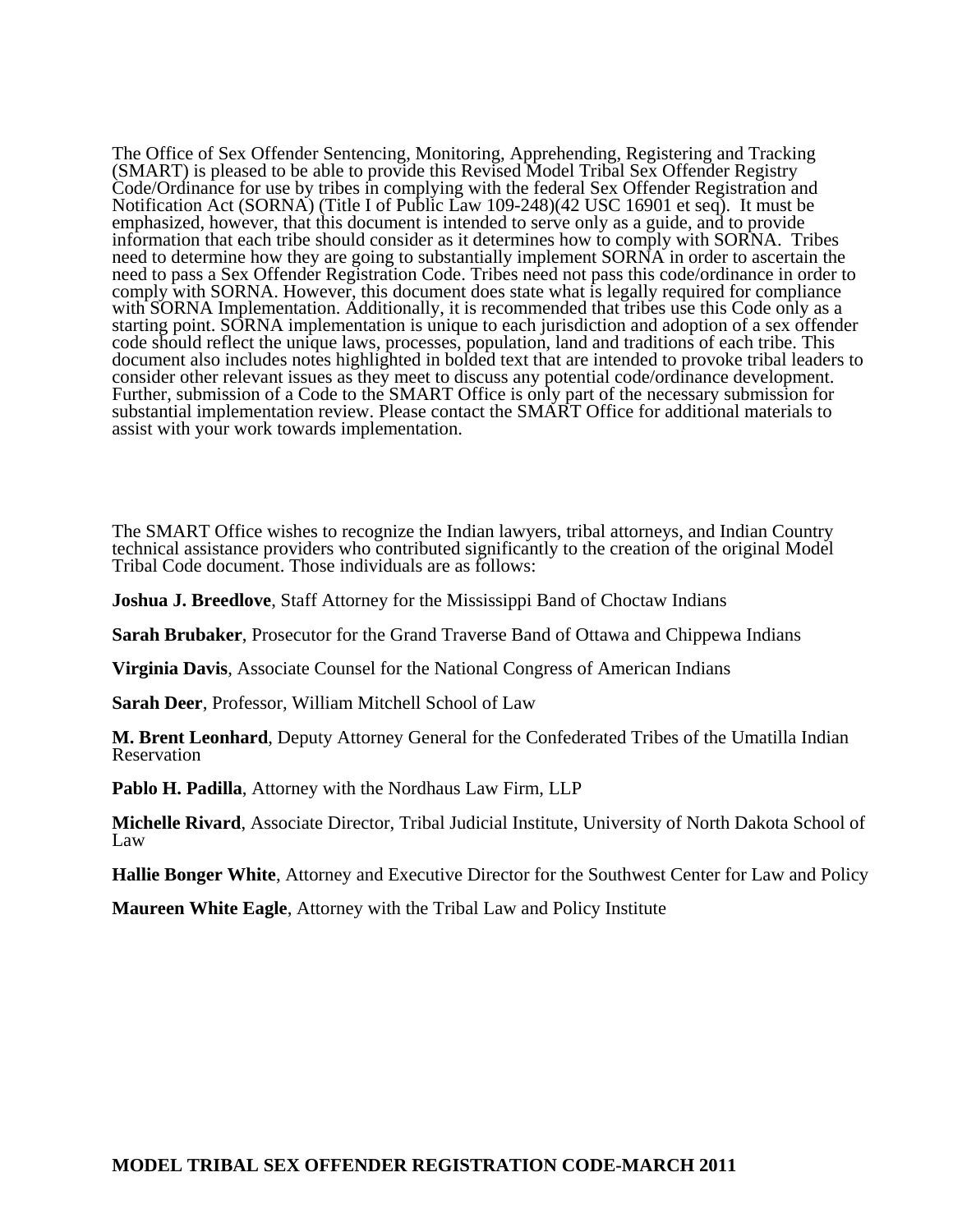## MODEL TRIBAL SEX OFFENDER REGISTRATION CODE/ORDINANCE **TABLE OF CONTENTS**

| <b>CHAPTER 1</b><br><b>SECTION 1.01</b><br><b>SECTION 1.02</b>    |                                                                                   |  |
|-------------------------------------------------------------------|-----------------------------------------------------------------------------------|--|
| <b>SECTION 1.03</b><br><b>SECTION 1.04</b>                        |                                                                                   |  |
| <b>CHAPTER 2</b>                                                  |                                                                                   |  |
| <b>SECTION 2.01</b><br><b>SECTION 2.02</b>                        |                                                                                   |  |
| <b>CHAPTER 3</b>                                                  |                                                                                   |  |
| <b>SECTION 3.01</b><br><b>SECTION 3.02</b><br><b>SECTION 3.03</b> |                                                                                   |  |
| <b>CHAPTER 4</b>                                                  |                                                                                   |  |
| <b>SECTION 4.01</b><br><b>SECTION 4.02</b>                        |                                                                                   |  |
| <b>SECTION 4.03</b><br><b>SECTION 4.04</b>                        |                                                                                   |  |
| <b>SECTION 4.05</b><br><b>SECTION 4.06</b><br><b>SECTION 4.07</b> | Driver's Licenses, Identification Cards, Passports, and Immigration Documents  12 |  |
| <b>SECTION 4.08</b><br><b>SECTION 4.09</b>                        |                                                                                   |  |
| <b>SECTION 4.10</b><br><b>SECTION 4.11</b>                        |                                                                                   |  |
| <b>SECTION 4.12</b><br><b>SECTION 4.13</b>                        |                                                                                   |  |
| <b>SECTION 4.14</b><br><b>SECTION 4.15</b><br><b>SECTION 4.16</b> |                                                                                   |  |
| <b>SECTION 4.17</b><br><b>SECTION 4.18</b>                        |                                                                                   |  |
| <b>SECTION 4.19</b><br><b>SECTION 4.20</b>                        |                                                                                   |  |
| <b>SECTION 4.21</b><br><b>SECTION 4.22</b><br><b>SECTION 4.23</b> |                                                                                   |  |
|                                                                   |                                                                                   |  |
| <b>CHAPTER 5</b><br><b>SECTION 5.01</b>                           |                                                                                   |  |
| <b>SECTION 5.02</b><br><b>SECTION 5.03</b>                        |                                                                                   |  |
| <b>SECTION 5.04</b><br><b>SECTION 5.05</b>                        |                                                                                   |  |
| <b>CHAPTER 6</b><br><b>SECTION 6.01</b>                           |                                                                                   |  |
| <b>SECTION 6.02</b><br><b>SECTION 6.03</b>                        |                                                                                   |  |
| <b>CHAPTER 7</b>                                                  |                                                                                   |  |
| <b>CHAPTER 8</b>                                                  |                                                                                   |  |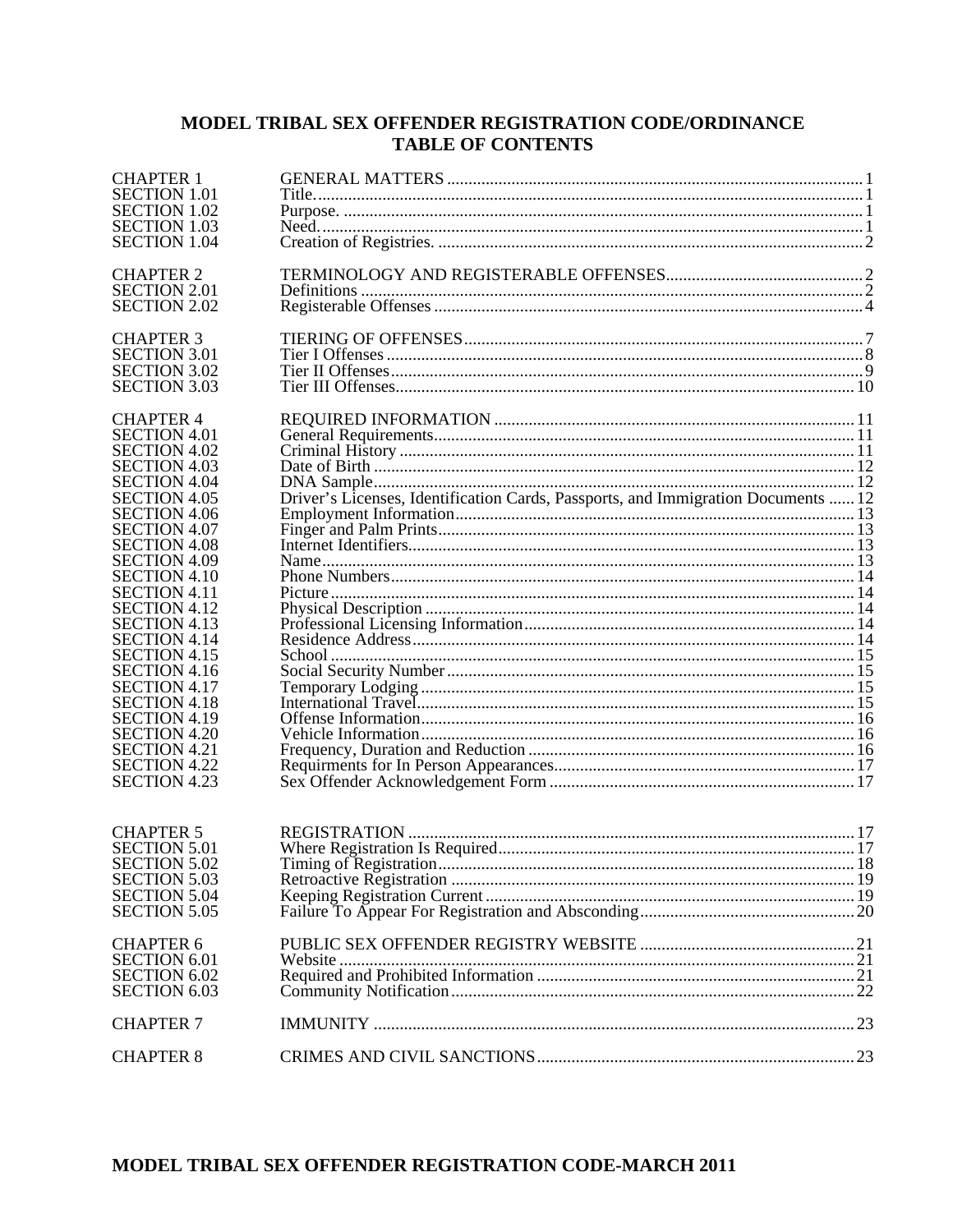## **CHAPTER 1 GENERAL MATTERS**

## SECTION 1.01 TITLE

This Code/Ordinance shall be known as **[insert name here].** 

## SECTION 1.02 PURPOSE

The intent of this code is to implement the federal Sex Offender Registration and Notification Act (SORNA) (Title I of Public Law 109-248) **(42 USC 16901 et seq)**. and shall be interpreted liberally to comply with the terms and conditions of SORNA as presently written or hereafter amended.

**NOTE: The inclusion of this section is not required by SORNA. SORNA establishes a national baseline for sex offender registration and notification programs. In other words, SORNA generally constitutes a set of minimum national standards and sets a floor, not a ceiling, for jurisdictions' programs. Therefore, your tribe may have a sex offender registration system that exceeds the national standards.** 

## SECTION 1.03 NEED

Violent crime in Indian Country is more than twice the national average. On some reservations it is twenty times the national average. An astounding thirty percent of Indian and Alaska Native women will be raped in their lifetimes. Tribal nations are disproportionately affected by violent crime and sex offenses in particular from both Indian and non-Indian perpetrators; consequently, the conduct and presence of convicted sex offenders in Indian Country threatens the political integrity, economic security, health and welfare of tribal nations even to the point of imperiling the subsistence of tribal communities.

**NOTE: The inclusion of this section is not required by SORNA. It is recommended that you first analyze the needs of your particular community without reference to the requirements of SORNA and personalize this section to fit your tribe. Consider gathering statistics through available resources and answering the following questions:** 

- **How many registered sex offenders are currently residing within the boundaries of your reservation? The state system may have some of the information you need if there is no tribal system.**
- **How many of the sex offenders are in compliance with the current registration requirements?**
- **Is there a problem with the current system of monitoring and registering sex offenders? If so, describe the problems. Are there changes in the current system that could solve these problems? Do any of the solutions require changes in the tribal law? (Sometimes changes are needed in protocol and not the law.) If so, document the changes needed.**
- **Does the current system provide appropriate notification to the community of dangerous sex offenders? Are there problems with the notification system? What is working well? Describe the problems. Are changes needed in the tribal law? If so, document the changes needed.**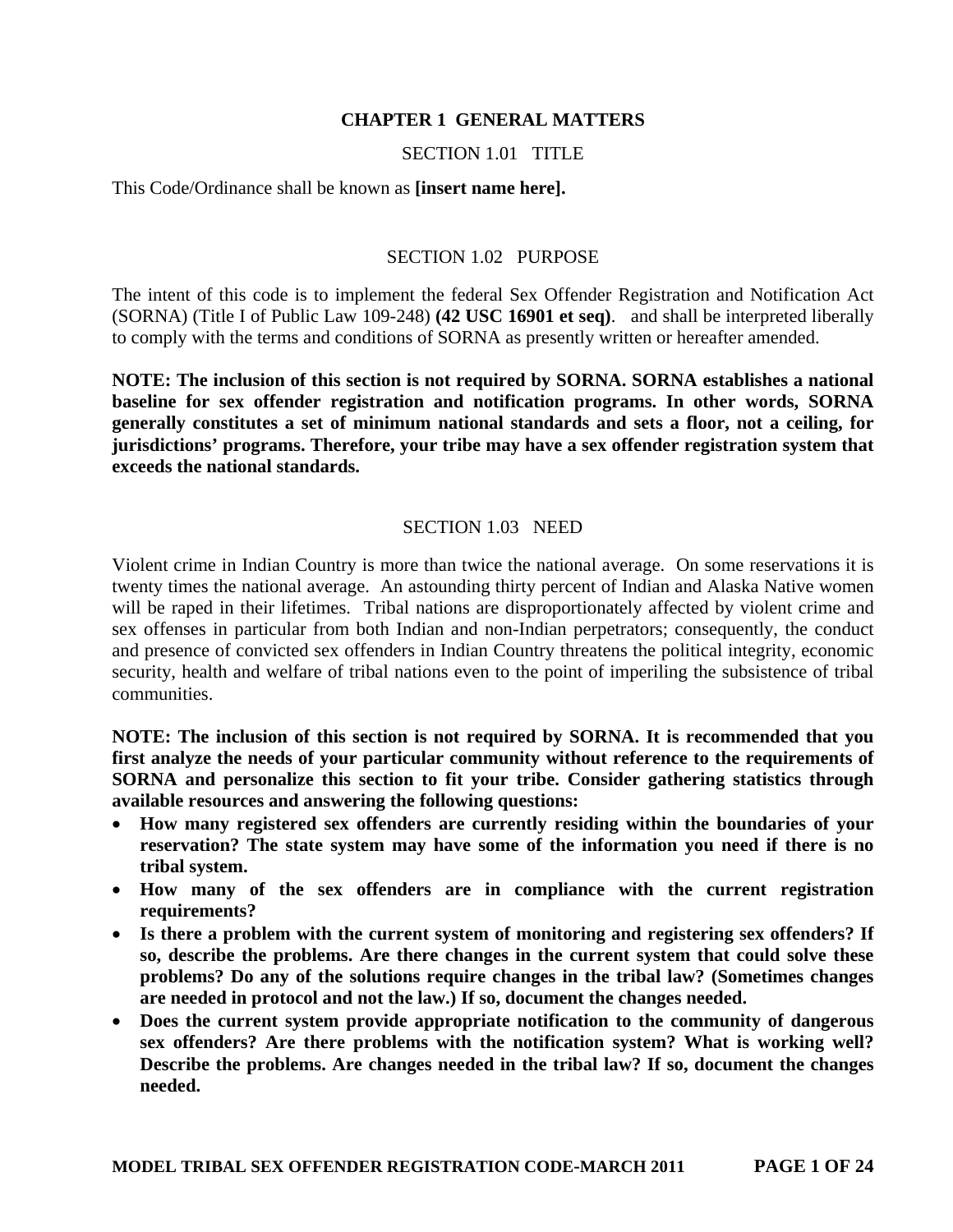## SECTION 1.04 CREATION OF REGISTRIES

- A. Sex Offender Registry. There is hereby established a sex offender registry program,**] [insert name of registry]** which the **[responsible agency name]** shall maintain and operate pursuant to the provisions of this code, as amended.
- B. Public Sex Offender Registry Website. There is hereby established a public sex offender registry website, **[insert name of website]** which the **[responsible agency name]** shall maintain and operate pursuant to the provisions of this code, as amended.

## **NOTE: The tribe's Sex Offender Registry and Public Sex Offender Registry Website may be given the same name.**

## **CHAPTER 2 TERMINOLOGY AND REGISTERABLE OFFENSES**

## SECTION 2.01 DEFINITIONS

The Definitions below apply to this **[Code/Ordinance]** only.

A. Convicted. An adult sex offender is "convicted" for the purposes of this code if the sex offender has been subjected to penal consequences based on the conviction, however the conviction may be styled**.** 

A juvenile offender is "convicted" for purposes of this code if the juvenile offender is either:

- 1. Prosecuted and found guilty as an adult for a sex offense; or
- 2. Is adjudicated delinquent as a juvenile for a sex offense, but only if the offender is 14 years of age or older at the time of the offense and the offense adjudicated was comparable to or more severe than aggravated sexual abuse (as described in either (a) or (b) of section 2241 of title 18, United States Code), or was an attempt or conspiracy to commit such an offense.

#### **NOTE: See pages 15-16 of the June 2008 "National Guidelines for Sex Offender Registration and Notification" for additional explanation.**

- B. Foreign Convictions. A foreign conviction is one obtained outside of the United States.
- C. Employee. The term "employee" as used in this code includes, but is not limited to, an individual who is self-employed or works for any other entity, regardless of compensation. Volunteers of a tribal agency or organization are included within the definition of employee for registration purposes.
- D. Immediate. "Immediate" and "immediately" mean within 3 business days.
- E. Imprisonment. The term "imprisonment" refers to incarceration pursuant to a conviction, regardless of the nature of the institution in which the offender serves the sentence. The term is to be interpreted broadly to include, for example, confinement in a state "prison" as well as in a federal, military, foreign, BIA, private or contract facility, or a local or tribal "jail". Persons under "house arrest" following conviction of a covered sex offense are required to register pursuant to the provisions of this code during their period of "house arrest".
- F. Jurisdiction. The term "jurisdiction" as used in this code refers to the 50 states, the District of Columbia, the Commonwealth of Puerto Rico, Guam, American Samoa, the Commonwealth of the Northern Mariana Islands, the United States Virgin Islands, and any Indian Tribe that elected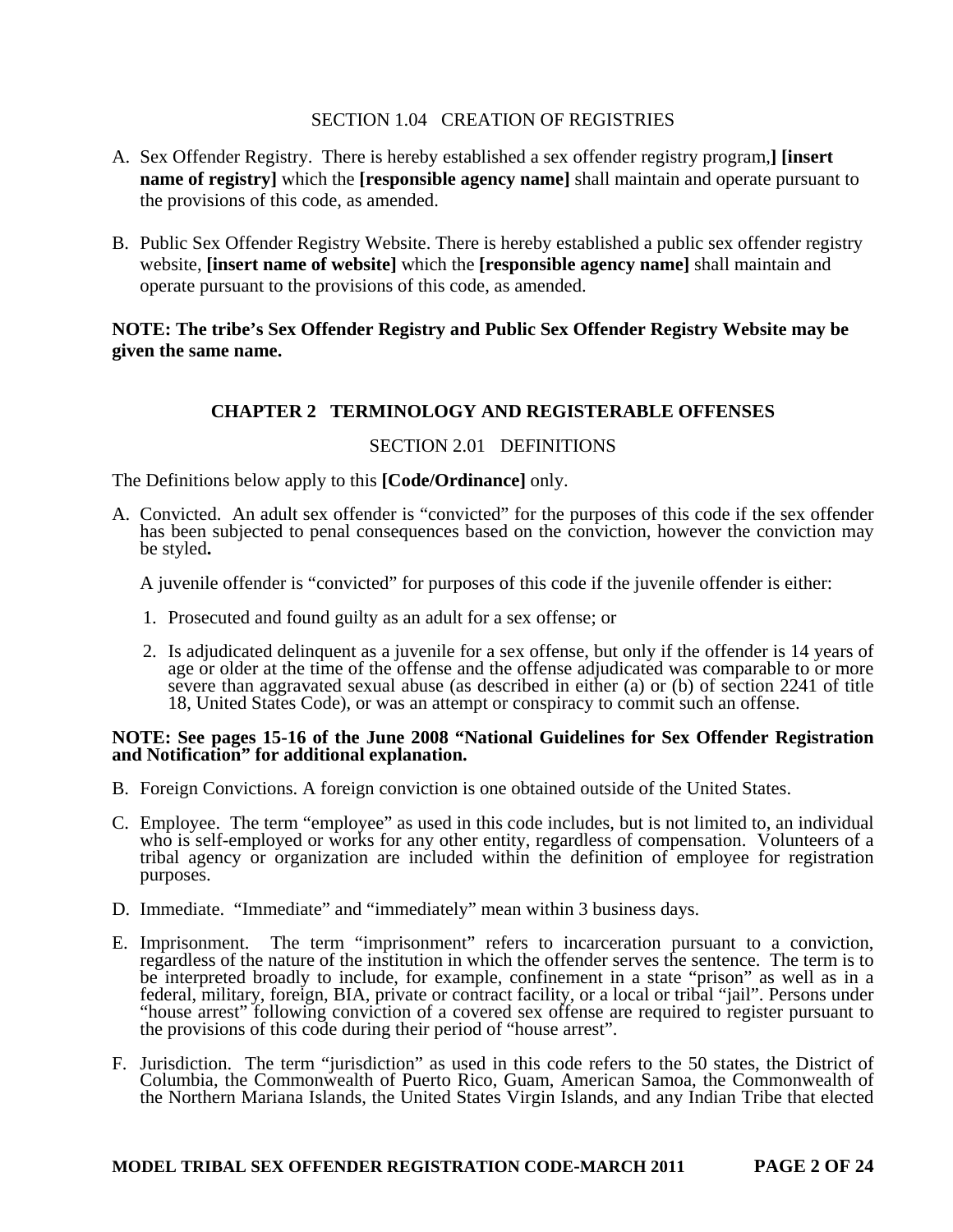to function as a SORNA registration and notification jurisdiction pursuant to PL 109-248 Section 127 (42 USC § 16927**).** 

#### **NOTE: Tribes may expand the definition of Indian tribe for jurisdictional purposes, however, tribes not functioning as SORNA jurisdictions have no obligation to share information for registration purposes.**

- G. Minor. The term "minor" means an individual who has not attained the age of 18 years.
- H. Resides. The term "reside" or "resides'' means, with respect to an individual, the location of the individual's home or other place where the individual habitually lives or sleeps.

**NOTE: Your tribe may want to specifically address additional issues in the definition of "resides" to include a visitor clause, vacation homes, and hunting cabins etc. [Notice is an essential element of implementation and enforcement; policy and procedures should include how individuals would receive notice of these provisions.] See SORNA National Guidelines for additional information.**

- I. Sex Offense. The term "sex offense" as used in this code includes those offenses contained in 42 U.S.C. §16911(5) (as amended) and those offenses enumerated in Section 2.02 of this Code/Title or any other registerable offense under tribal law.
- J. An offense involving consensual sexual conduct is not a sex offense for the purposes of this **[Code/Ordinance]** if the victim was an adult, unless the adult was under the custodial authority of the offender at the time of the offense, or if the victim was at least 13 years old and the offender was not more than 4 years older than the victim.
- K. Sex Offender. A person convicted of a sex offense is a "sex offender".
- L. Sexual Act. The term "sexual act" means:
	- 1. contact between the penis and the vulva or the penis and the anus, and for purposes of this definition contact involving the penis occurs upon penetration, however slight;
	- 2. contact between the mouth and the penis, the mouth and the vulva, or the mouth and the anus;
	- 3. the penetration, however slight, of the anal or genital opening of another by a hand or finger or by any object, with an intent to abuse, humiliate, harass, degrade, or arouse or gratify the sexual desire of any person; or
	- 4. the intentional touching, not through the clothing, of the genitalia of another person that has not attained the age of 18 years with an intent to abuse, humiliate, harass, degrade, or arouse or gratify the sexual desire of any person.
- M. Sexual Contact. The intentional touching, either directly or through the clothing, of the genitalia, anus, groin, breast, inner thigh, or buttocks of any person with an intent to abuse, humiliate, harass, degrade, or arouse or gratify the sexual desires of another person.
- N. Student. A "student" is a person who enrolls in or attends either a private or public education institution, including a secondary school, trade or professional school, or an institution of higher education.

#### **NOTE: Your tribe may want to consider specifically including interns, externs and apprentices in the definition of student.**

O. SORNA. The Sex Offender Registration and Notification Act (Title I of the Adam Walsh Child Protection and Safety Act of 2006 P.L. 109-248), 42 U.S.C. §16911 *et. seq.*, as amended.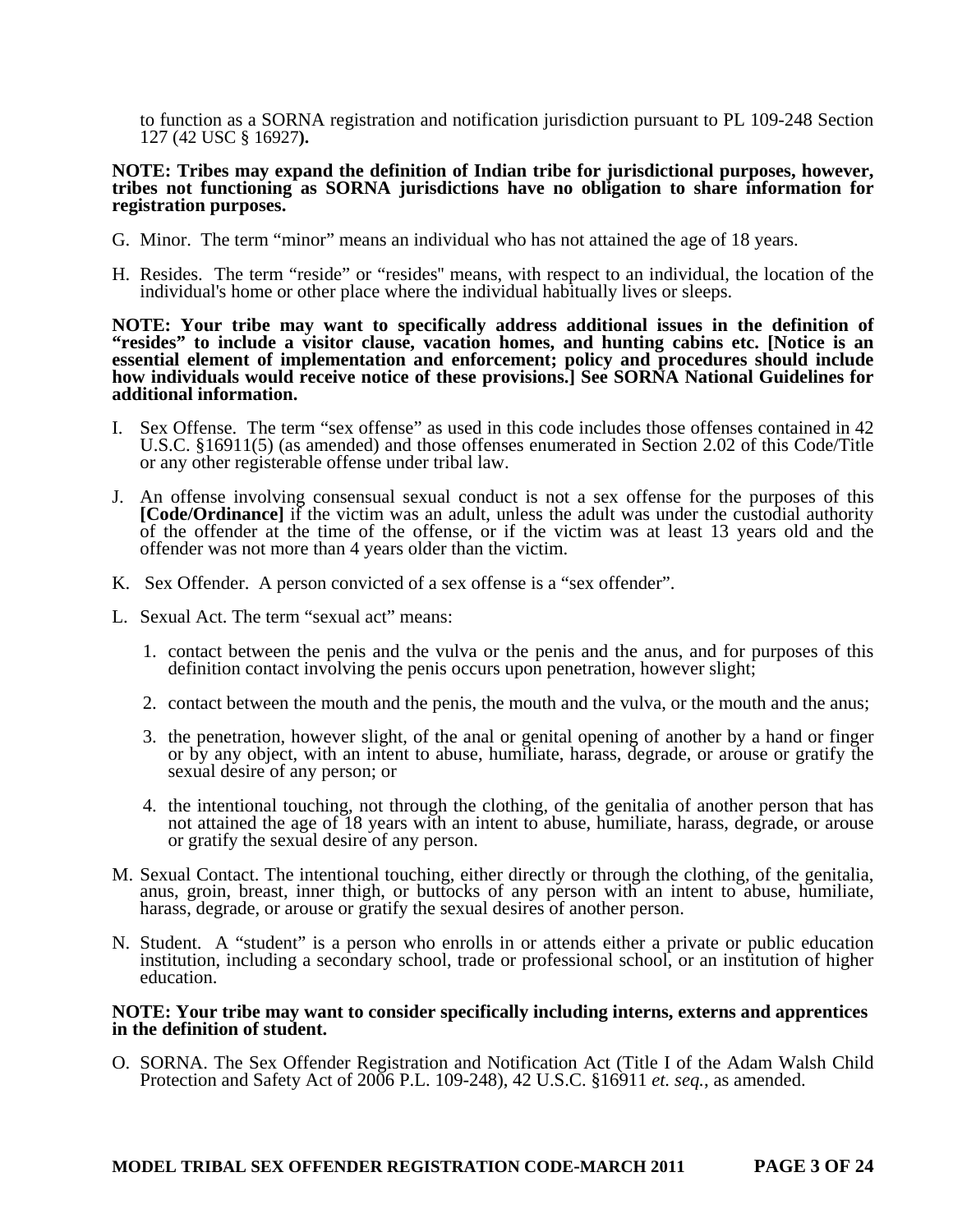- P. Sex Offender Registry. The term "sex offender registry" means the registry of sex offenders, and a notification program, maintained by **[responsible agency name]**.
- Q. National Sex Offender Registry (NSOR). The national database maintained by the Federal Bureau of Investigation pursuant to 42 U.S.C. §16919.
- R. SMART Office. The Office of Sex Offender Sentencing, Monitoring, Apprehending, Registering, and Tracking, which was established within the United States Department of Justice under the general authority of the Attorney General of the United States pursuant to 42 U.S.C. §16945.
- S. Dru Sjodin National Sex Offender Public Website (NSOPW). The public website maintained by the Attorney General of the United States pursuant to 42 U.S.C. §16920.
- T. "Tier I Sex Offender". A "tier I sex offender", or a "sex offender" designated as "tier I", is one that has been convicted of a "tier I" sex offense as defined in section 3.01.
- U. "Tier II Sex Offender". A "tier II sex offender", or a "sex offender" designated as "tier II", is one that has been either convicted of a "tier II" sex offense as defined in section 3.02, or who is subject to the recidivist provisions of 3.02(B).
- V. "Tier III Sex Offender". A "tier III sex offender", or a "sex offender" designated as "tier III", is one that has been either convicted of a "tier III" sex offense as defined in section 3.03, or who is subject to the recidivist provisions of 3.03(B).

## SECTION 2.02 REGISTERABLE OFFENSES

Individuals who reside within the exterior boundaries of the reservation or otherwise reside on property owned by the tribe in fee or trust regardless of location, are employed within the exterior boundaries of the reservation or on property owned by the tribe in fee or trust regardless of location, or who attend school within the exterior boundaries of the reservation or on property owned by the tribe in fee or trust regardless of location, that have been convicted of any of the following offenses, or convicted of an attempt or conspiracy to commit any of the following offenses, are subject to the requirements of this code:

#### **NOTE: You may want to alter the above language to conform to the specifics of your tribe or reservation.**

A. Tribal offenses.

#### **NOTE: Registerable tribal offenses should be listed by name and code number to assist the public in better understanding the offense and to inform registration officials.**

- B. Federal Offenses. A conviction, for or a conviction for an attempt or conspiracy to commit any of Tederal Orienses. A conviction, for or a conviction for an attempt of conspiracy to commit any che-<br>the following, and any other offense hereafter included in the definition of "sex offense" at 42 U.S.C. §16911(5): Including any offenses prosecuted under the Assimilative Crimes Act (18 USC §1152 or § 1153).
	- 1. 18 U.S.C. §1591 (sex trafficking of children),
	- 2. 18 U.S.C. §1801 (video voyeurism of a minor),
	- 3. 18 U.S.C. §2241 (aggravated sexual abuse),
	- 4. 18 U.S.C. §2242 (sexual abuse),
	- 5. 18 U.S.C. §2243 (sexual abuse of a minor or ward),
	- 6. 18 U.S.C. §2244 (abusive sexual contact),

#### **MODEL TRIBAL SEX OFFENDER REGISTRATION CODE-MARCH 2011 PAGE 4 OF 24**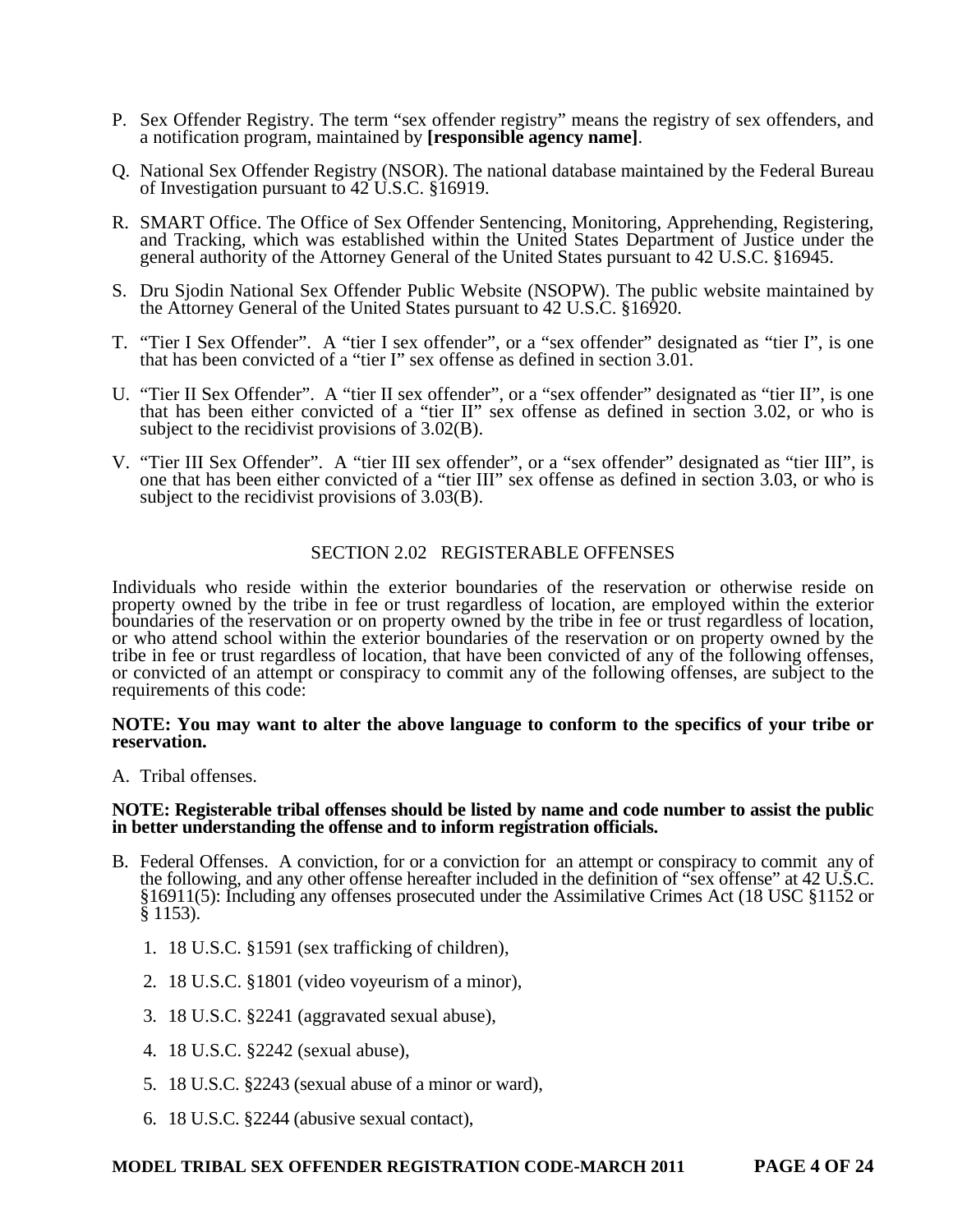- 7. 18 U.S.C. §2245 (offenses resulting in death),
- 8. 18 U.S.C. §2251 (sexual exploitation of children),
- 9. 18 U.S.C. §2251A (selling or buying of children),
- 10. 18 U.S.C. §2252 (material involving the sexual exploitation of a minor),
- 11. 18 U.S.C. §2252A (material containing child pornography),
- 12. 18 U.S.C. §2252B (misleading domain names on the internet),
- 13. 18 U.S.C. §2252C (misleading words or digital images on the internet),
- 14. 18 U.S.C. §2260 (production of sexually explicit depictions of a minor for import into the U.S.),
- 15. 18 U.S.C. §2421 (transportation of a minor for illegal sexual activity),
- 16. 18 U.S.C. §2422 (coercion and enticement of a minor for illegal sexual activity),
- 17. 18 U.S.C. §2423 (), (Transportation of Minors for Illegal Sexual Activity, Travel With the Intent to Engage in Illicit Sexual Conduct with a Minor, Engaging in Illicit Sexual Conduct in Foreign Places)
- 18. 18 U.S.C. §2424 (failure to file factual statement about an alien individual),
- 19. 18 U.S.C. §2425 (transmitting information about a minor to further criminal sexual conduct).
- C. Foreign Offenses. Any conviction for a sex offense involving any conduct listed in this Section that was obtained under the laws of Canada, the United Kingdom, Australia, New Zealand, or under the laws of any foreign country when the United States State Department in its Country Reports on Human Rights Practices has concluded that an independent judiciary generally or vigorously enforced the right to a fair trial in that country during the year in which the conviction occurred.

#### **NOTE: Your Tribal Council should consider whether it wants to require offenders convicted in other foreign countries to register, too.**

- D. Military Offenses. Any military offense specified by the Secretary of Defense under section 115(a) (8) (C) (i) of Public Law 105-119 (codified at 10 U.S.C. 951 note). [**Jurisdictions are encouraged to review Department of Defense Instruction (DoDI) 1325.7 and the current 10 U.S.C. §920 et. seq. to determine which UCMJ convictions will be appropriate for inclusion]**
- E. Juvenile Offenses or Adjudications. Any sex offense, or attempt or conspiracy to commit a sex offense, that is comparable to or more severe than the federal crime of aggravated sexual abuse (as codified in 18 U.S.C. §2241(a) and (b)) and committed by a minor who is 14 years of age or older at the time of the offense. This includes engaging in a sexual act with another by force or the threat of serious violence; or engaging in a sexual act with another by rendering unconscious or involuntarily drugging the victim.

**NOTE: To meet the minimum standards under SORNA, jurisdictions are not required to register juveniles adjudicated delinquent of a SORNA sex offense simply because it involves a sexual act with a person under 12 (18 USC § 2241(c)). Your tribe's Code/Ordinance should make clear how this group of juveniles will be treated under your tribe's sex offender registry code. Jurisdictions now have discretion to exempt registerable juvenile offenders from public disclosure. [See Supplemental Guidelines for Sex Offender Registration and Notification, Federal Register / Vol. 76, No. 7 / Tuesday, January 11, 2011, pp. 1636-1637 for additional information]**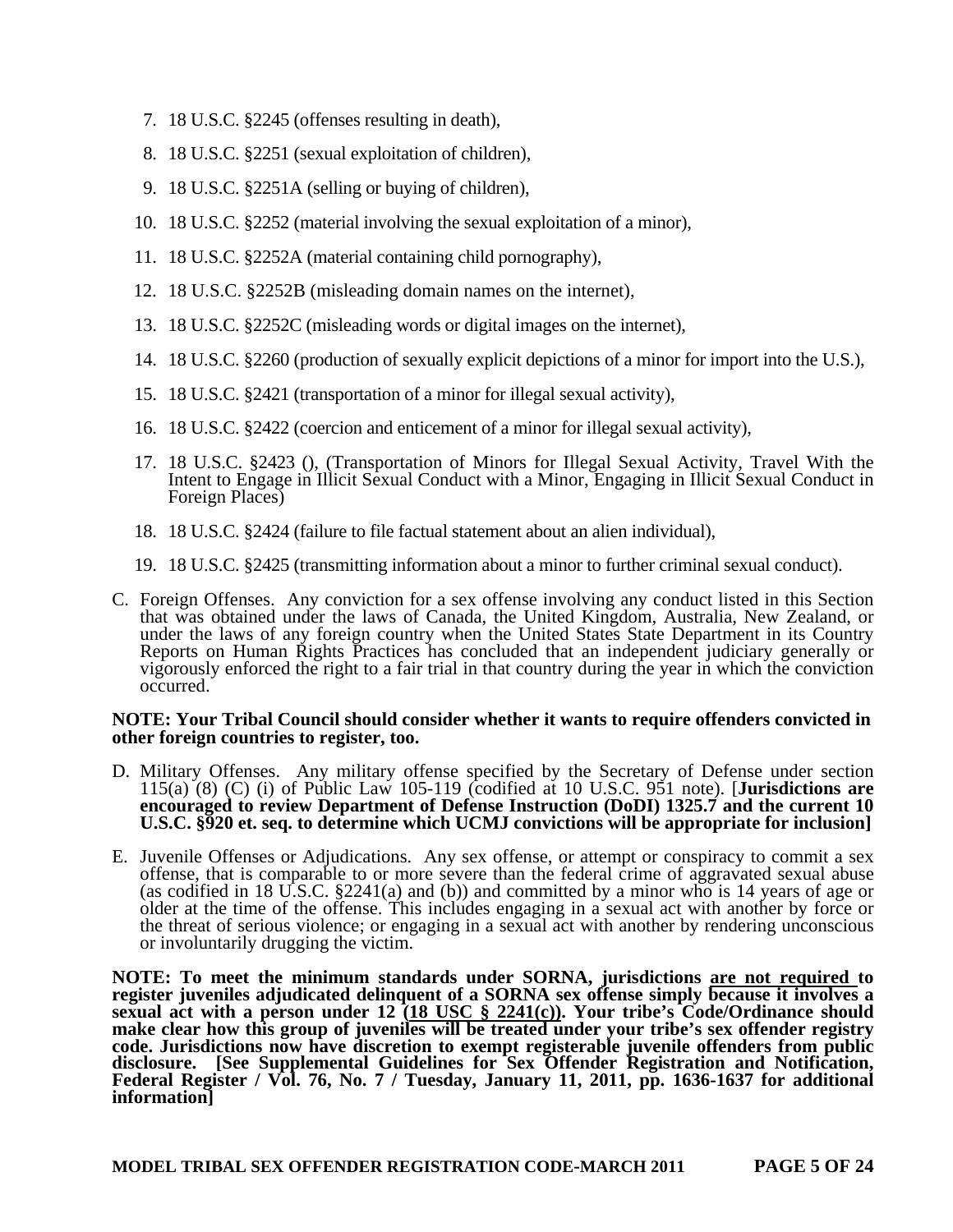- F. Jurisdiction Offenses. Any sex offense committed in any jurisdiction, including this tribe, that involves:
	- 1. Any conduct that by its nature is a sex offense against a minor,
	- 2. Any type or degree of genital, oral, or anal penetration,
	- 3. Any sexual touching of or sexual contact with a person's body, either directly or through the clothing,
	- 4. Criminal sexual conduct that involves physical contact with a minor or the use of the internet to facilitate or attempt such conduct. This includes offenses whose elements involve the use of other persons in prostitution, such as pandering, procuring, or pimping in cases where the victim was a minor at the time of the offense,
	- 5. False imprisonment of a minor,
	- 6. Kidnapping of a minor
	- 7. Possession, production, or distribution of child pornography,
	- 8. Solicitation of a minor to practice prostitution
	- 9. Solicitation to engage a minor in sexual conduct understood broadly to include any direction, request, enticement, persuasion, or encouragement of a minor to engage in sexual conduct,
	- 10. Use of a minor in a sexual performance
	- 11. Any offense similar to those outlined in:
		- a. 18 U.S.C. §1591 (sex trafficking by force, fraud, or coercion),
		- b. 18 U.S.C. §1801 (video voyeurism of a minor),
		- c. 18 U.S.C. §2241 (aggravated sexual abuse),
		- d. 18 U.S.C. §2242 (sexual abuse),
		- e. 18 U.S.C. §2244 (abusive sexual contact),
		- f. 18 U.S.C. §2422(b)(coercing a minor to engage in prostitution), or
		- g. 18 U.S.C. §2423(a) (transporting a minor to engage in illicit conduct).

#### **NOTE: Your tribe may substitute the following definition of "sex offense" in lieu of Section 2.02 A-F or you may want to consider moving the following definition of "sex offense" to the "Definitions Section" of your code/ordinance.**

A. **"Sex Offense."** Except as limited by subparagraph 6 or 7, the term "sex offense" means:

- 1. A criminal offense that has an element involving a sexual act or sexual contact with another;
- 2. A criminal offense that is a "specified offense against a minor". The term "specified offense against a minor" means an offense against a minor that involves any of the following:
	- a. An offense (unless committed by a parent or guardian) involving kidnapping.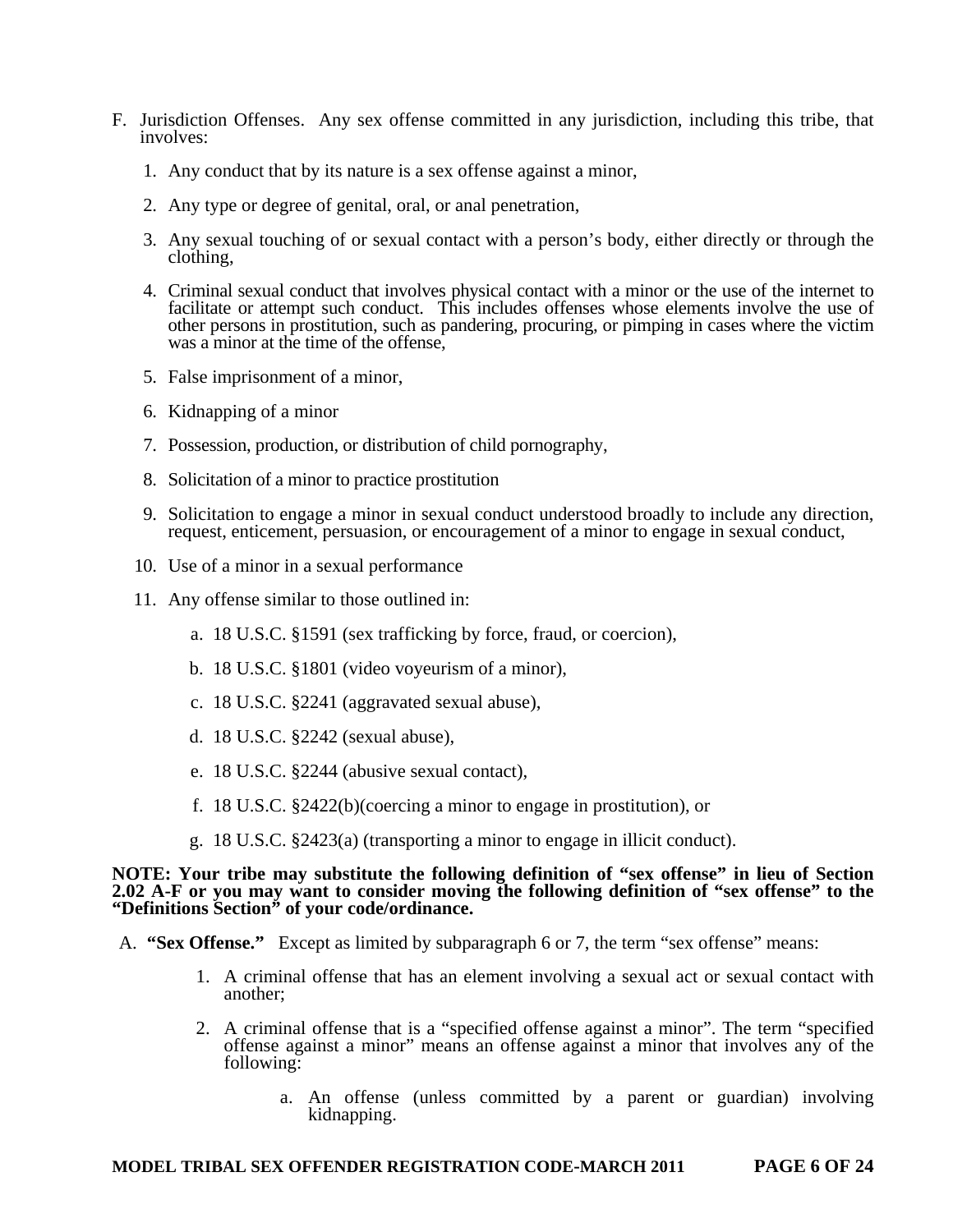- b. An offense (unless committed by a parent or guardian) involving false imprisonment.
- c. Solicitation to engage in sexual conduct.
- d. Use in a sexual performance.
- e. Solicitation to practice prostitution.
- f. Video voyeurism as described in 18 U.S.C. §1801.
- g. Possession, production, or distribution of child pornography.
- h. Criminal sexual conduct involving a minor, or the use of the Internet to facilitate or attempt such conduct.
- i. Any conduct that by its nature is a sex offense against a minor;
- 3. A Federal offense (including an offense prosecuted under section 1152 or 1153 of Title 18 of the United States Code) under section 1591, or chapter 109A, 110 (other than section 2257, 2257A, or 2258), or 117, of Title 18 of the United States Code;
- 4. A military offense specified by the Secretary of Defense under section  $115(a)(8)(C(i))$ of Public Law 105-119 (10 U.S.C. 951 note); or
- 5. An attempt or conspiracy to commit an offense described in clauses (1) through (4).

#### **NOTE: The following registration exemption is permitted by the Act; your tribe should consider whether or not to include the following offenses in the tribe's code/ordinance.**

- 6. Offenses involving Consensual Sexual Conduct. An offense involving consensual sexual conduct is not a sex offense for the purposes of this [**Code/Ordinance**] if the victim was an adult, unless the adult was under the custodial authority of the offender at the time of the offense, or if the victim was at least thirteen (13) years old and the offender was not more than four (4) years older than the victim.
- 7. Foreign Offenses. A foreign conviction is not a sex offense for the purposes of this code/ordinance unless it was either:
	- a. obtained under the laws of Canada, the United Kingdom, Australia, New Zealand, or
	- b. under the laws of any foreign country when the United States State Department in its Country Reports on Human Rights Practices has concluded that an independent judiciary generally or vigorously enforced the right to a fair trial in that country during the year in which the conviction occurred.

#### **CHAPTER 3 TIERING OF OFFENSES**

**NOTE: The use of the "tier" classifications in SORNA relates to substance, not form or terminology. Thus, to implement the SORNA requirements, jurisdictions do not have to label**  their sex offenders as "tier I," "tier II," and "tier III," and do not have to adopt any other **particular approach to labeling or categorization of sex offenders. Rather, the SORNA requirements are met so long as sex offenders who satisfy the SORNA criteria for placement in**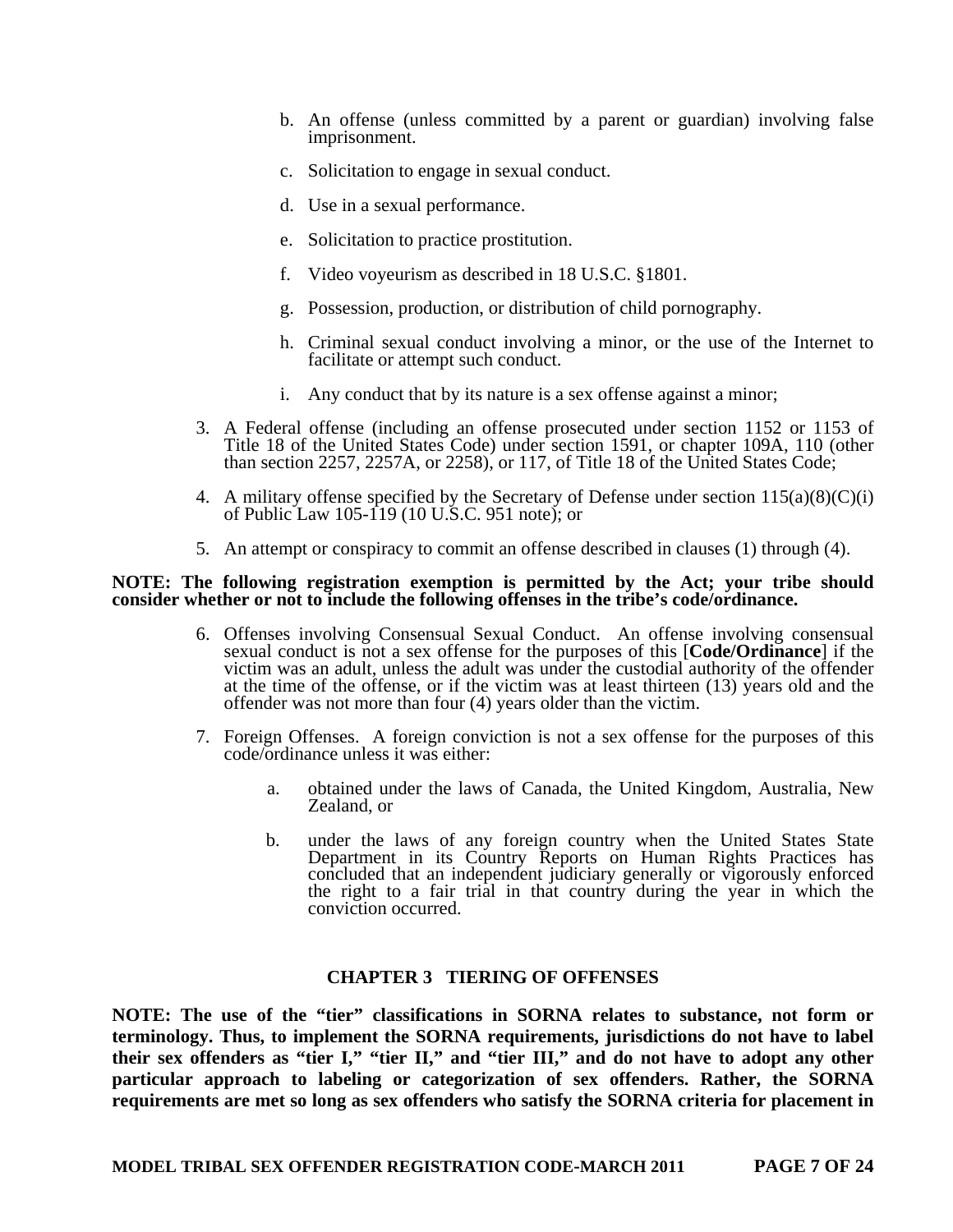**a particular tier are consistently subject to at least the duration of registration, frequency of inperson appearances for verification, and extent of website disclosure that SORNA requires for that tier.** 

**For example, suppose a jurisdiction decides to subject all sex offenders to lifetime registration, quarterly verification appearances, and full website posting as described later in this document. That would meet the SORNA requirements with respect to sex offenders satisfying the "tier III" criteria, and exceed the minimum required by SORNA with respect to sex offenders satisfying the "tier II" or "tier I" criteria. Thus, a jurisdiction would be able to implement the SORNA requirements with respect to all sex offenders without any labeling or categorization, and without having to assess individual registrants against the tier criteria in the SORNA definitions. Likewise, any other approach a jurisdiction may devise is acceptable if it ensures that sex offenders satisfying the criteria for each SORNA tier are subject to duration of registration, appearance frequency, and website disclosure requirements that meet or exceed those SORNA requires for the tier.** 

*If your tribe is considering making all sex offenders subject to lifetime registration, consider the commitment of additional costs and personnel time that will be necessary to meet the requirements of SORNA.* 

## SECTION 3.01 TIER I OFFENSES

- A. Sex Offenses. A "Tier I" offense includes any sex offense, for which a person has been convicted, or an attempt or conspiracy to commit such an offense that is not a "Tier II" or "Tier III" offense.
- B. Offenses Involving Minors. A "Tier I" offense also includes any offense for which a person has been convicted by any jurisdiction, local government, or qualifying foreign country pursuant to Section 2.02(C) that involves the false imprisonment of a minor, video voyeurism of a minor, or possession or receipt of child pornography.
- C. Tribal Offenses. Any sex offense covered by this act where punishment was limited to one year in jail shall be considered a "Tier I" sex offense.

**NOTE: Pursuant to the Tribal Law and Order Act, tribal courts that meet the standards of 25 USCS § 1302(7) (C) (b) (c) & (d) may impose sentences of greater than one year. For tribes that adopt these procedures, and for consideration of other jurisdictions of tribal convictions that result in more than one year sentences, those tribal convictions must be tiered according to SORNA guidelines. Because the definitions of tier II and tier III are limited to certain offenses punishable by imprisonment for more than one year, those offenses must be tiered at a minimum to the statutory guidelines, however, tribes that keep the one year limit for tribal convictions must at a minimum register tribal court convictions as tier I offenses. Tribes are free to "tier up" any registerable offenses (described below). However, sex offenses prosecuted in tribal courts may be serious crimes that would typically carry higher penalties if prosecuted in non-tribal jurisdictions. As the incidents of the tier classifications under SORNA only define minimum standards, your tribe and other jurisdictions are free to premise more extensive registration and notification requirements on tribal court convictions than the minimum SORNA requires for tier I offenders, and may wish to do so considering the substantive nature**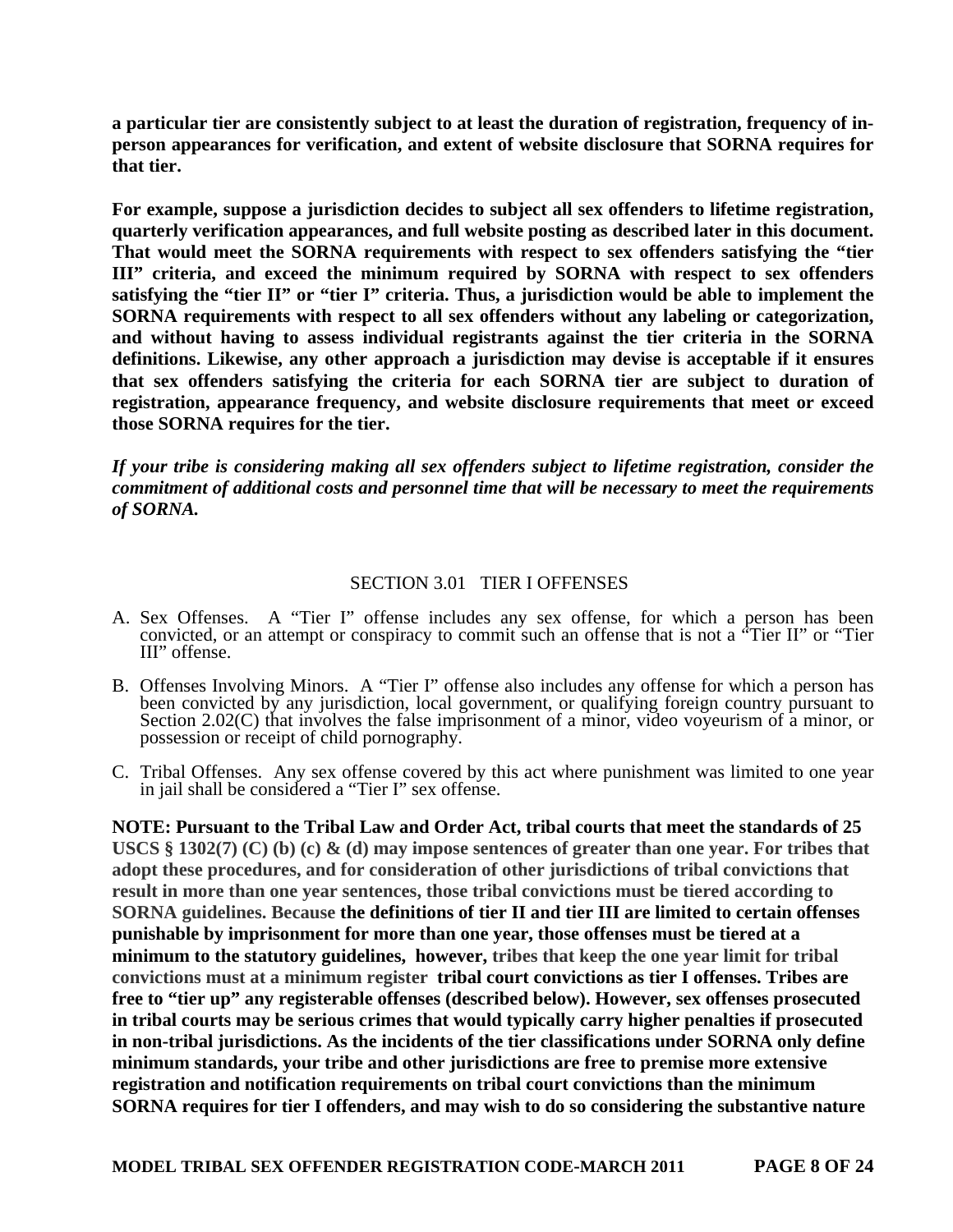**of the offense or other facts. If the tribe does so, the language of 3.01(C) will need to be amended accordingly.** 

**Regardless of which jurisdiction convicts the sex offender, the requirements with respect to the potential length of imprisonment under the statute relate to individual offenses rather than to aggregate penalties. For example, suppose that a sex offender charged in three counts with the commission of sex offenses each of which is punishable by at most one year of imprisonment, and upon conviction is sentenced to three consecutive terms of six months of incarceration. Though the aggregate penalty is 18 months, these convictions do not place the sex offender above tier I, because each offense was not punishable by more than one year of imprisonment.** 

- D. Certain Federal Offenses. Conviction for any of the following federal offenses or an attempt or conspiracy to commit such an offense shall be considered a conviction for a "Tier I" offense:
	- 1. 18 U.S.C. §1801 (video voyeurism of a minor),
	- 2. 18 U.S.C. §2252 (receipt or possession of child pornography),
	- 3. 18 U.S.C. §2252A (receipt or possession of child pornography),
	- 4. 18 U.S.C. §2252B (misleading domain names on the internet),
	- 5. 18 U.S.C. §2252C (misleading words or digital images on the internet),
	- 6. 18 U.S.C. §2422(a) (coercion to engage in prostitution),
	- 7. 18 U.S.C. §2423(b) (travel with the intent to engage in illicit conduct),
	- 8. 18 U.S.C. §2423(c) (engaging in illicit conduct in foreign places),
	- 9. 18 U.S.C. §2423(d) (arranging, inducing procuring or facilitating the travel in interstate commerce of an adult for the purpose of engaging in illicit conduct for financial gain),
	- 10. 18 U.S.C. §2424 (failure to file factual statement about an alien individual), or
	- 11. 18 U.S.C. §2425 (transmitting information about a minor to further criminal sexual conduct).

Certain Military Offenses. Any military offense specified by the Secretary of Defense under section  $115(a)(8)(C)(i)$  of Public Law 105-119 (codified at 10 U.S.C. §951 note) that is similar to those offenses outlined in Section 3.01(A), $(B)$ , or  $(C)$  shall be considered a "Tier I" offense.

## SECTION 3.02 TIER II OFFENSES

#### **NOTE: If your tribe has deemed certain covered offenses to be tier II offenses, the tribal codes/ordinances should be listed in this section.**

A. Recidivism and Felonies. Unless otherwise covered by Section 3.03, any sex offense that is not the first sex offense for which a person has been convicted or an attempt or conspiracy to commit such an offense and that is punishable by more than one year in jail is considered a "Tier II" offense.

**NOTE: Your tribe must consider if it wants to include similar language to cover habitual offenders as the Indian Civil Rights Act limits tribal court convictions to a maximum of one year imprisonment.**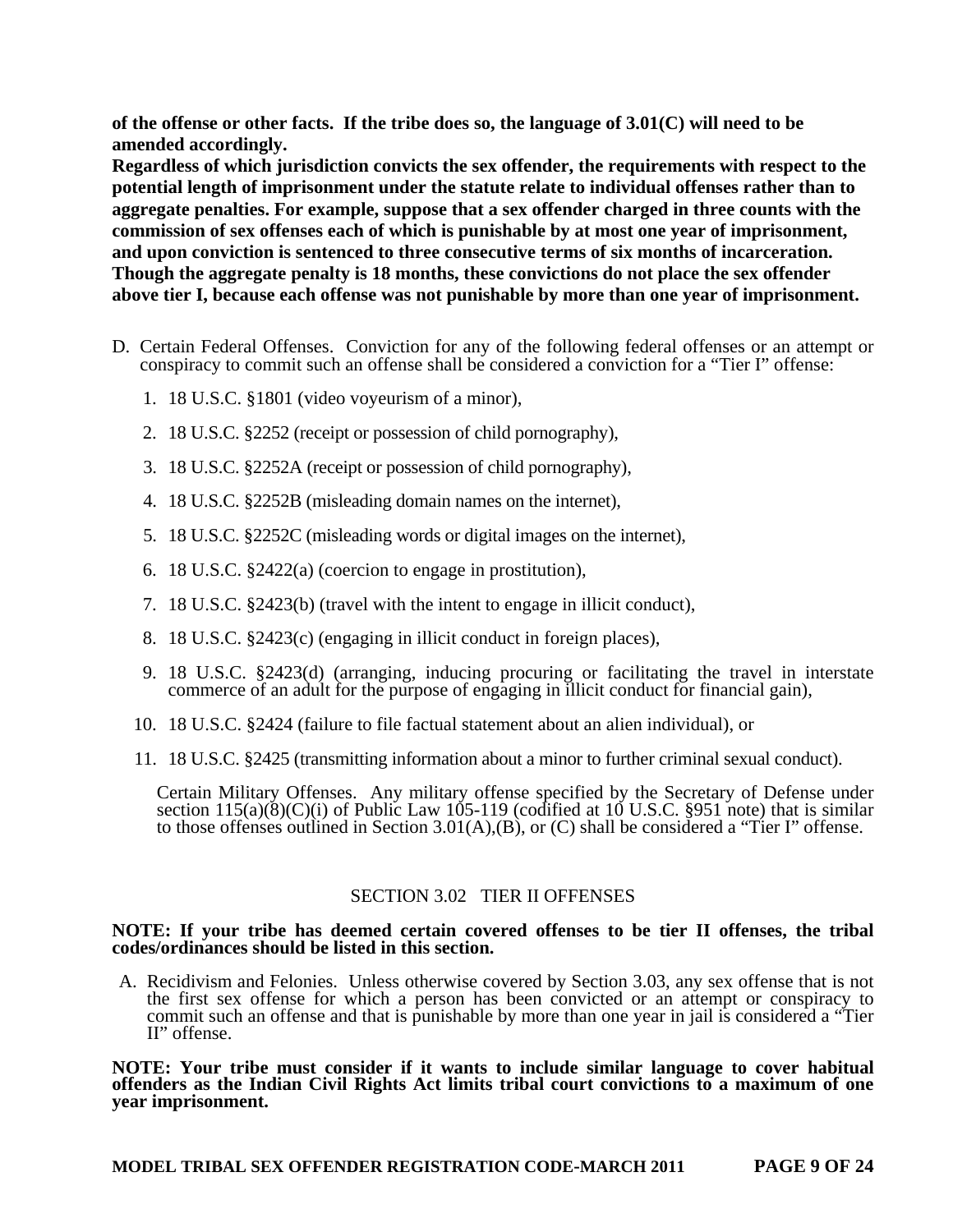- B. Offenses Involving Minors. A "Tier II" offense includes any sex offense against a minor for which a person has been convicted, or an attempt or conspiracy to commit such an offense that involves:
	- 1. The use of minors in prostitution, including solicitations,
	- 2. Enticing a minor to engage in criminal sexual activity,
	- 3. A non-forcible Sexual Act with a minor 16 or 17 years old,
	- 4. Sexual contact with a minor 13 years of age or older, whether directly or indirectly through the clothing, that involves the intimate parts of the body,
	- 5. The use of a minor in a sexual performance, or
	- 6. The production or distribution of child pornography.
- C. Certain Federal Offenses. Conviction for any of the following federal offenses or an attempt or conspiracy to commit such an offense shall be considered a conviction for a "Tier II" offense:
	- 2. 18 U.S.C. §1591 (sex trafficking by force, fraud, or coercion),
	- 3. 18 U.S.C.§2423(d) (arranging, inducing procuring or facilitating the travel in interstate commerce of a minor for the purpose of engaging in illicit conduct for financial gain),
	- 4. 18 U.S.C. §2244 (Abusive sexual contact, where the victim is 13 years of age or older),
	- 5. 18 U.S.C. §2251 (sexual exploitation of children),
	- 6. 18 U.S.C. §2251A (selling or buying of children),
	- 7. 18 U.S.C. §2252 (material involving the sexual exploitation of a minor),
	- 8. 18 U.S.C. §2252A (production or distribution of material containing child pornography),
	- 9. 18 U.S.C. §2260 (production of sexually explicit depictions of a minor for import into the United States),
	- 10. 18 U.S.C. §2421 (transportation of a minor for illegal sexual activity),
	- 11. 18 U.S.C. §2422(b) (coercing a minor to engage in prostitution),
	- 12. 18 U.S.C. §2423(a) (transporting a minor to engage in illicit conduct).
- D. Certain Military Offenses. Any military offense specified by the Secretary of Defense under section  $115(a)(8)(C)(i)$  of Public Law 105-119 (codified at 10 U.S.C. §951 note) that is similar to those offenses outlined in Section 3.02(A),(B), or (C) shall be considered a "Tier II" offense.

## SECTION 3.03 TIER III OFFENSES

A. Recidivism and Felonies. Any sex offense that is punishable by more than one year in jail where the offender has at least one prior conviction or an attempt or conspiracy to commit such an offense for a Tier II sex offense, or has previously become a Tier II sex offender, is a "Tier III" offense.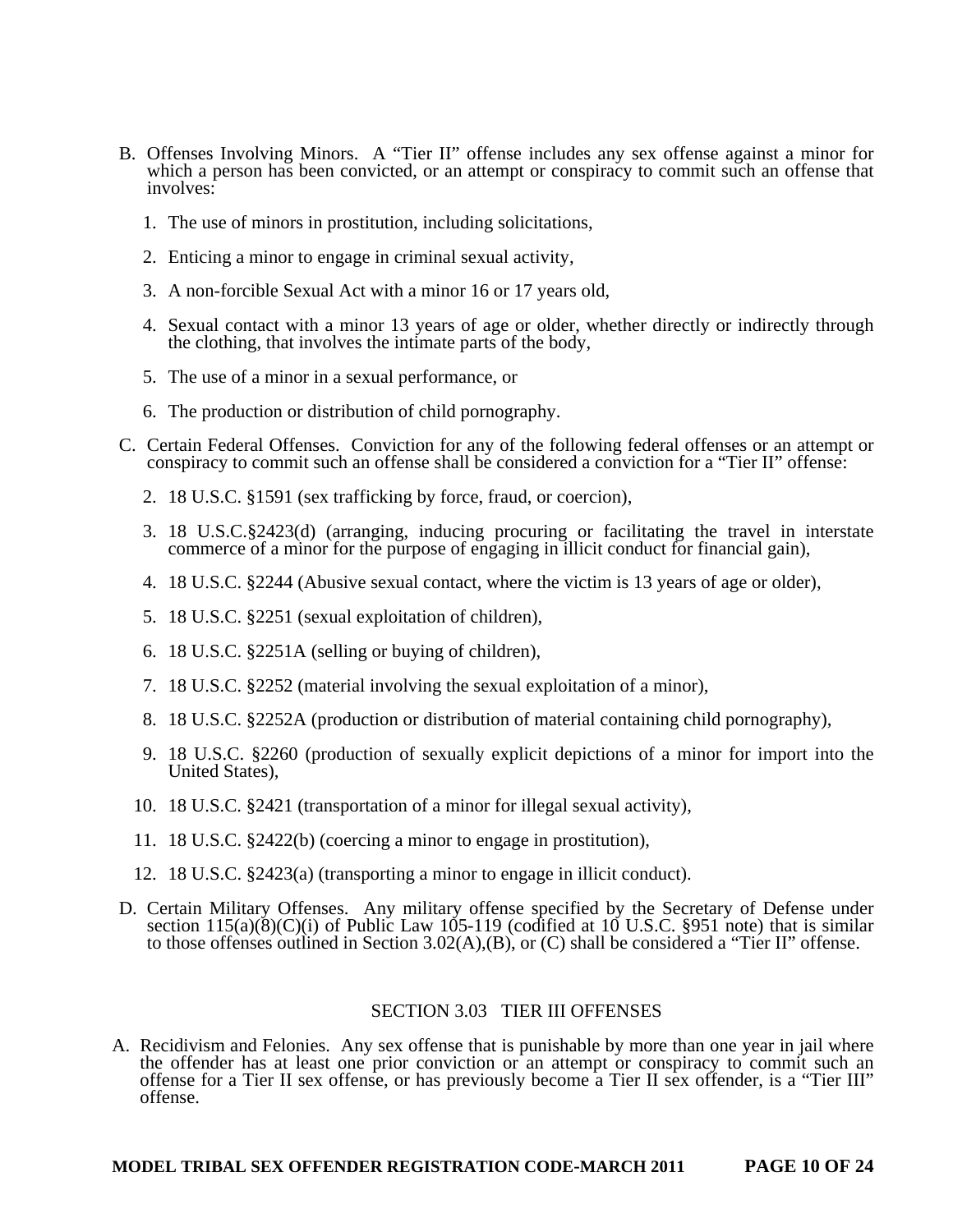- B. General Offenses. A "Tier III" offense includes any sex offense, for which a person has been convicted, or an attempt or conspiracy to commit such an offense that involves:
	- 1. Non-parental kidnapping of a minor,
	- 2. A sexual act with another by force or threat,
	- 3. A sexual act with another who has been rendered unconscious or involuntarily drugged, or who is otherwise incapable of appraising the nature of the conduct or declining to participate, or
	- 4. Sexual contact with a minor 12 years of age or younger, including offenses that cover sexual touching of or contact with the intimate parts of the body, either directly or through the clothing.
- C. Certain Federal Offenses. Conviction for any of the following federal offenses shall be considered conviction for a "Tier III" offense:
- 1. 18 U.S.C. §2241 (aggravated sexual abuse),
- 2. 18 U.S.C. §2242 (sexual abuse),
- 3. 18 U.S.C. §2243 (sexual abuse of a minor or ward),
- 4. Where the victim is 12 years of age or younger, 18 U.S.C. §2244 (abusive sexual contact).
	- D. Certain Military Offenses. Any military offense specified by the Secretary of Defense under section  $115(a)(8)(C)(i)$  of Public Law 105-119 (codified at 10 U.S.C. §951 note) that is similar to those offenses outlined in Section 3.03(A),(B), or (C) shall be considered a "Tier III" offense.

#### **CHAPTER 4 REQUIRED INFORMATION**

#### SECTION 4.01 GENERAL REQUIREMENTS

#### **NOTE: Some of this entire chapter may or may not apply to your tribe depending on any cooperative agreement and/or memorandum of understanding that may be entered into with the state(s)/county.**

- A. Duties. A sex offender covered by this code who is required to register with the tribe pursuant to Chapter 5 shall provide all of the information detailed in this chapter to the **[responsible agency name]**, and the **[responsible agency name]** shall obtain all of the information detailed in this chapter from covered sex offenders who are required to register with the tribe in accordance with this code and shall implement any relevant policies and procedures.
- B. Digitization. All information obtained under this code shall be, at a minimum, maintained by the **[responsible agency name]** in a digitized format.
- C. Electronic Database. A sex offender registry shall be maintained in an electronic database by the **[responsible agency name]** and shall be in a form capable of electronic transmission.

#### SECTION 4.02 CRIMINAL HISTORY

A. Criminal History. The **[responsible agency name]** or designee shall obtain, and a covered sex offender shall provide, the following information related to the sex offender's criminal history:

#### **MODEL TRIBAL SEX OFFENDER REGISTRATION CODE-MARCH 2011 PAGE 11 OF 24**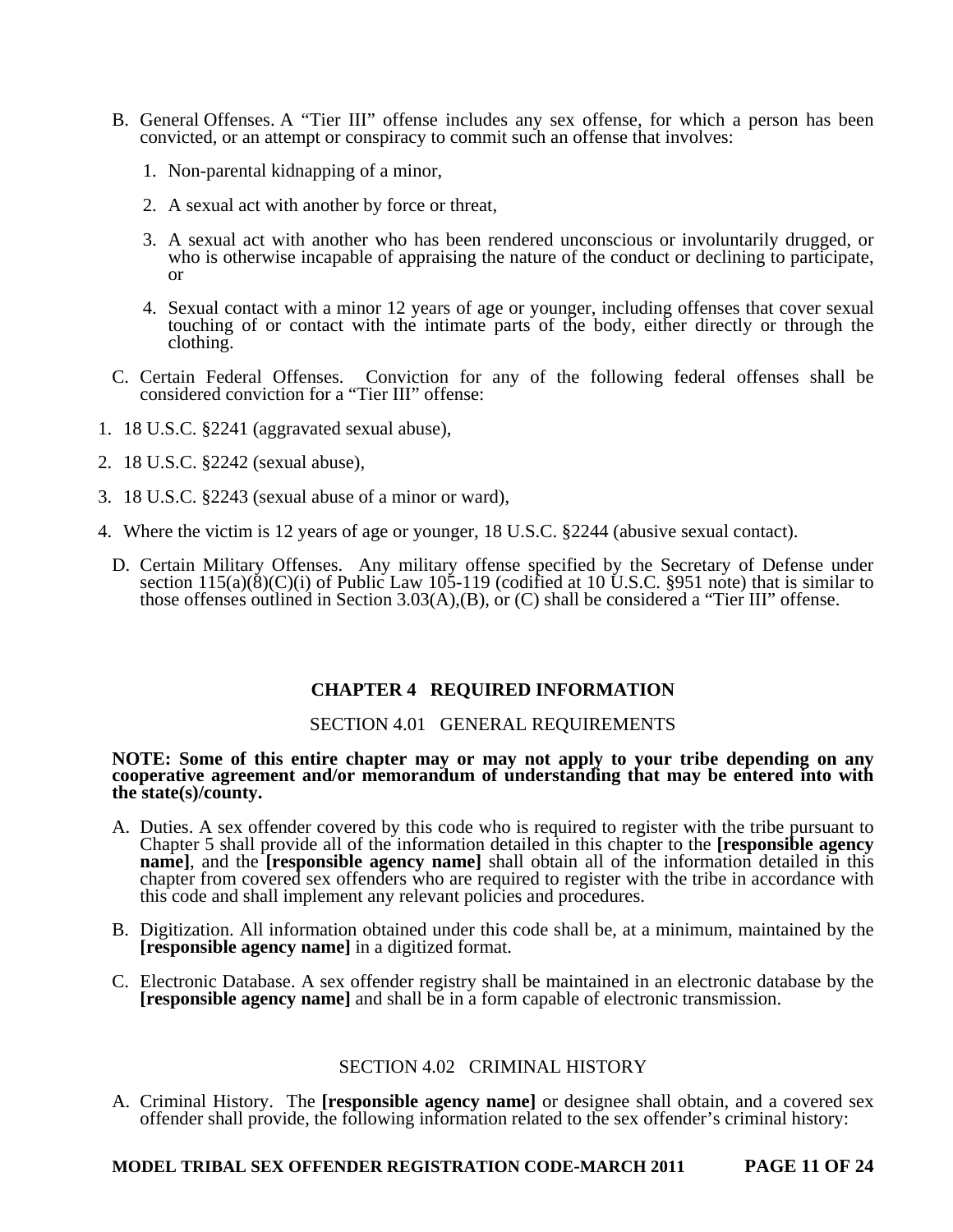- 1. The date of all arrests,
- 2. The date of all convictions,
- 3. The sex offender's status of parole, probation, or supervised release,
- 4. The sex offender's registration status, and
- 5. Any outstanding arrest warrants.

## SECTION 4.03 DATE OF BIRTH

- A. Date of Birth. The **[responsible agency name]** or designee shall obtain, and a covered sex offender shall provide, the following information related to the sex offender's date of birth:
	- 1. The sex offender's actual date of birth, and
	- 2. Any other date of birth used by the sex offender.

#### SECTION 4.04 DNA SAMPLE

- A. DNA. If the sex offender's DNA is not already contained in the Combined DNA Index System (CODIS), the sex offender shall provide the **[responsible agency name]** or designee a sample of his DNA.
- B. CODIS. Any DNA sample obtained from the sex offender shall be submitted either to the **state DNA laboratory** [insert name of state forensics laboratory doing testing or agency that will **be taking the sample or if utilizing the federal direct submission indicate how it will be submitted to the Federal Bureau of Investigation Laboratory]** for submission in CODIS. **[Policy and Procedures should include the details of this process and any MOU's or agreements should also be included]**

#### SECTION 4.05 DRIVER'S LICENSES, IDENTIFICATION CARDS, PASSPORTS, AND IMMIGRATION DOCUMENTS

- A. Driver's License. A covered sex offender shall provide all of the sex offender's valid driver's licenses issued by any jurisdiction and the **[responsible agency name]** or designee shall make a photocopy of any such licenses.
- B. Identification Cards. A covered sex offender shall provide all of the sex offender's identification cards including the sex offender's tribal enrollment card issued by any jurisdiction and the **[responsible agency name]** or designee shall make a photocopy of any such identification cards. Passports. A covered sex offender shall provide any passports used by the sex offender, and the **[responsible agency name]** or designee shall make a photocopy of any such passports. Immigration Documents. A covered sex offender shall provide any and all immigration documents used by the sex offender, and the **[responsible agency name]** or designee shall make a photocopy of any such documents.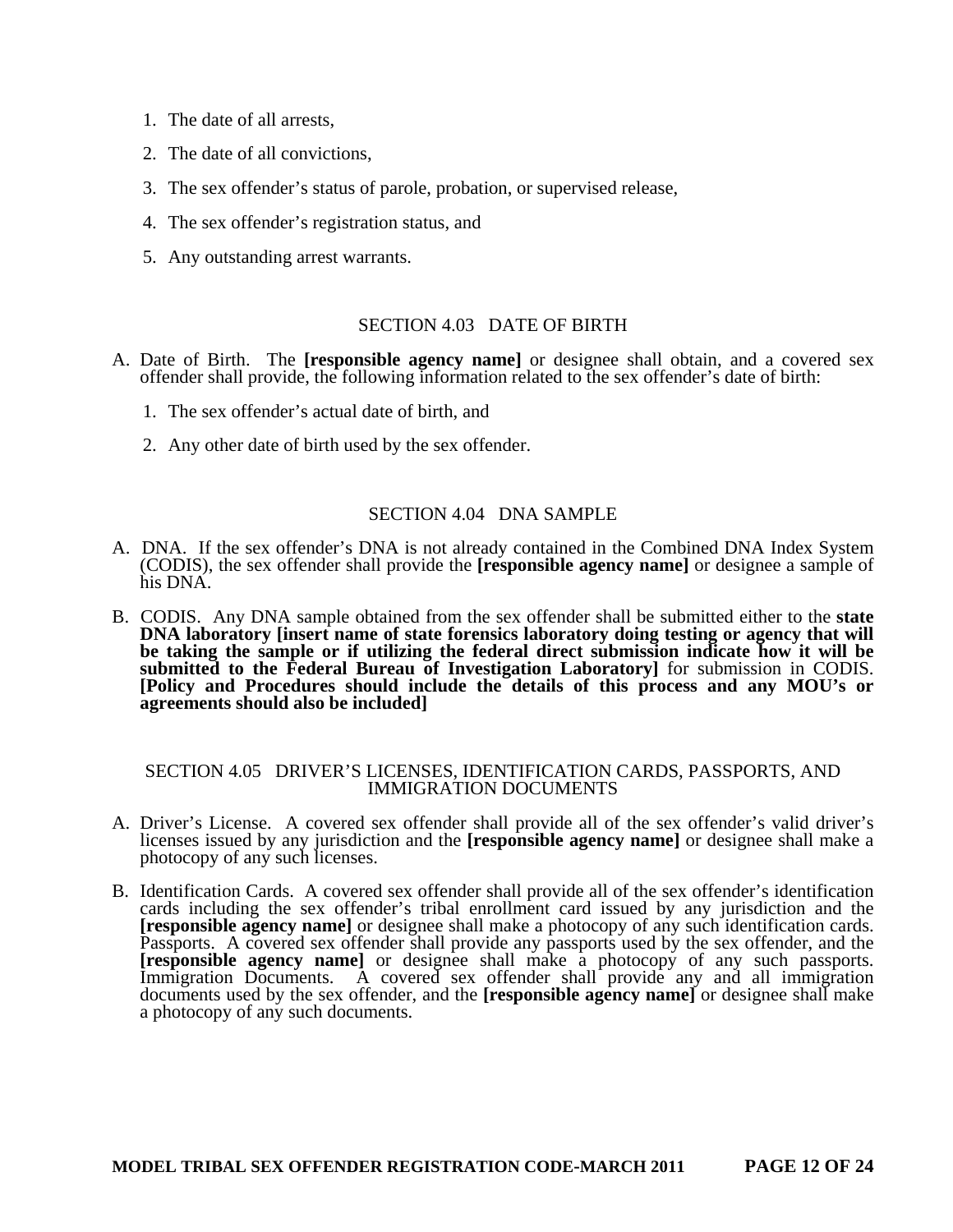#### SECTION 4.06 EMPLOYMENT INFORMATION

- A. Employment. The **[responsible agency name]** or designee shall obtain, and a covered sex offender shall provide, the following information related to the sex offender's employment, to include any and all places where the sex offender is employed in any means including volunteer and unpaid positions:
	- 1. The name of the sex offender's employer,
	- 2. The address of the sex offender's employer, and
	- 3. Similar information related to any transient or day labor employment.

## SECTION 4.07 FINGER AND PALM PRINTS

A. Finger and Palm Prints. The **[responsible agency name]** or designee shall obtain, and a covered sex offender shall provide, both finger prints **[which must be submitted to IAFIS]** and palm prints **[which must be submitted to FBI Next Generation Identification Program]**

#### SECTION 4.08 INTERNET IDENTIFIERS

- A. Internet Names. The **[responsible agency name]** or designee shall obtain, and a covered sex offender shall provide, the following information related to the sex offender's internet related activity:
	- 1. Any and all email addresses used by the sex offender,
	- 2. Any and all Instant Message addresses and identifiers,
	- 3. Any and all other designations or monikers used for self-identification in internet communications or postings, and

Any and all designations used by the sex offender for the purpose of routing or self-identification in internet communications or postings, including but not limited to social network identifications, twitter accounts, video posting site identifications such as YouTube etc…

#### SECTION 4.09 NAME

- A. Name. The **[responsible agency name]** or designee shall obtain, and a covered sex offender shall provide, the following information related to the sex offender's name:
	- 1. The sex offender's full primary given name,
	- 2. Any and all nicknames, aliases, and pseudonyms regardless of the context in which it is used, and
	- 3. Any and all ethnic or tribal names by which the sex offender is commonly known. This does not include any religious or sacred names not otherwise commonly known.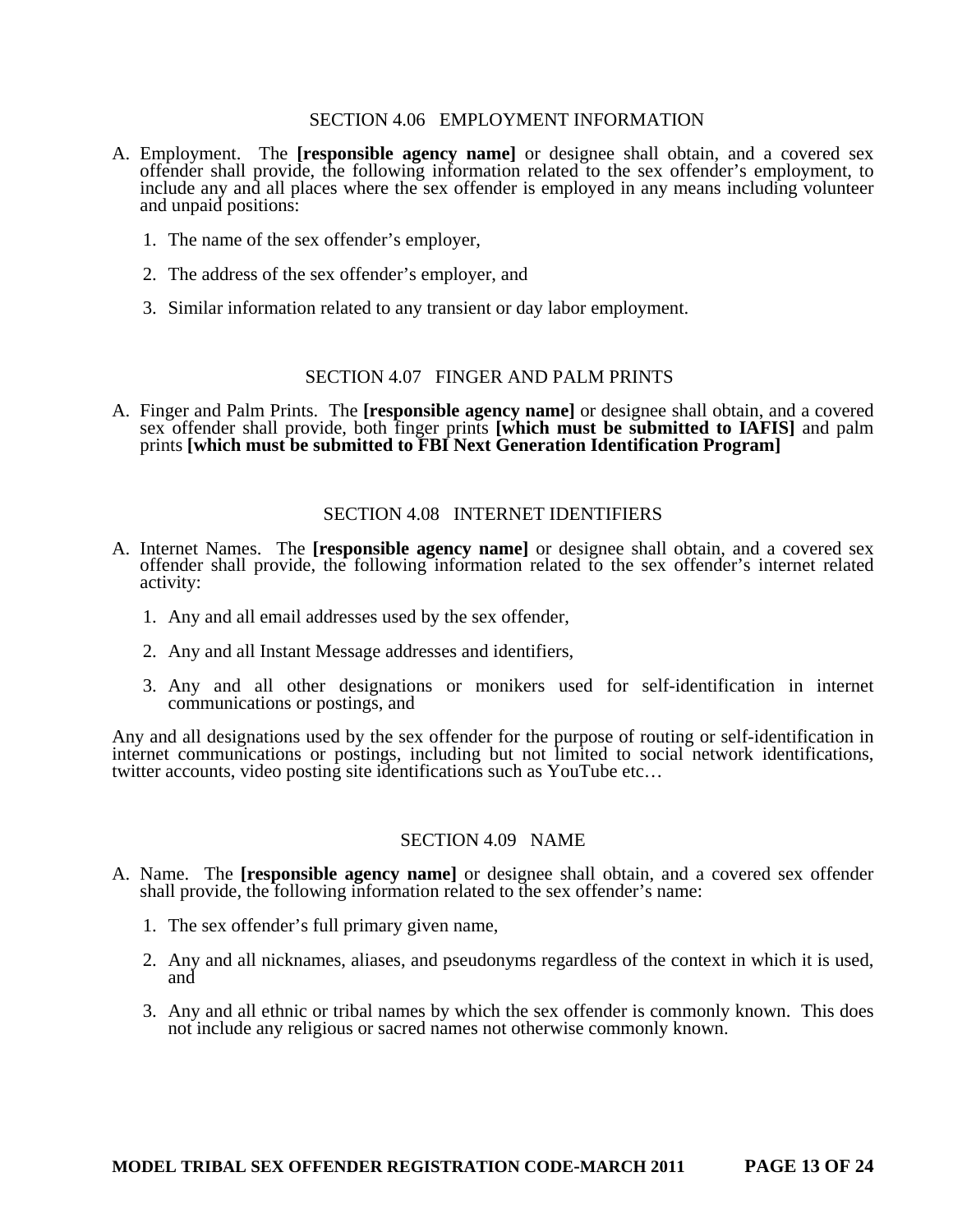## SECTION 4.10 PHONE NUMBERS

- A. Phone Numbers. The **[responsible agency name]** or designee shall obtain, and a covered sex offender shall provide, any and all telephone numbers and any other designations used by sex offenders for purposes of routing or self-identification in telephonic communications including but not limited to:
	- 1. Any and all cellular telephone numbers.
	- 2. Any and all land line telephone numbers
	- 3. Any and all Voice over IP (VOIP) telephone numbers

#### SECTION 4.11 PICTURE

- A. Photograph. A covered sex offender shall permit his photograph to be taken by the **[responsible agency name]** or designee:
	- 1. Every 90 days for Tier III sex offenders,
	- 2. Every 180 days for Tier II sex offenders, and
	- 3. Every year for Tier I sex offenders.
- B. Update Requirements: Unless the appearance of a sex offender has not changed significantly a digitized photograph shall be collected at each appearance indicated in Section 4.11 A.

#### SECTION 4.12 PHYSICAL DESCRIPTION

- A. Physical Description. The **[responsible agency name]** or designee shall obtain, and a covered sex offender shall provide, an accurate description of the sex offender as follows:
	- 1. A physical description,
	- 2. A general description of the sex offender's physical appearance or characteristics, and
	- 3. Any identifying marks, such as, but not limited to, scars, moles, birthmarks, or tattoos.

#### **NOTE: Tribes should consider adding the taking of photographs of the items described in 3. for investigation purposes.**

## SECTION 4.13 PROFESSIONAL LICENSING INFORMATION

A. Professional Licenses. The **[responsible agency name]** or designee shall obtain, and a covered sex offender shall provide, all licensing of the sex offender that authorizes the sex offender to engage in an occupation or carry out a trade or business.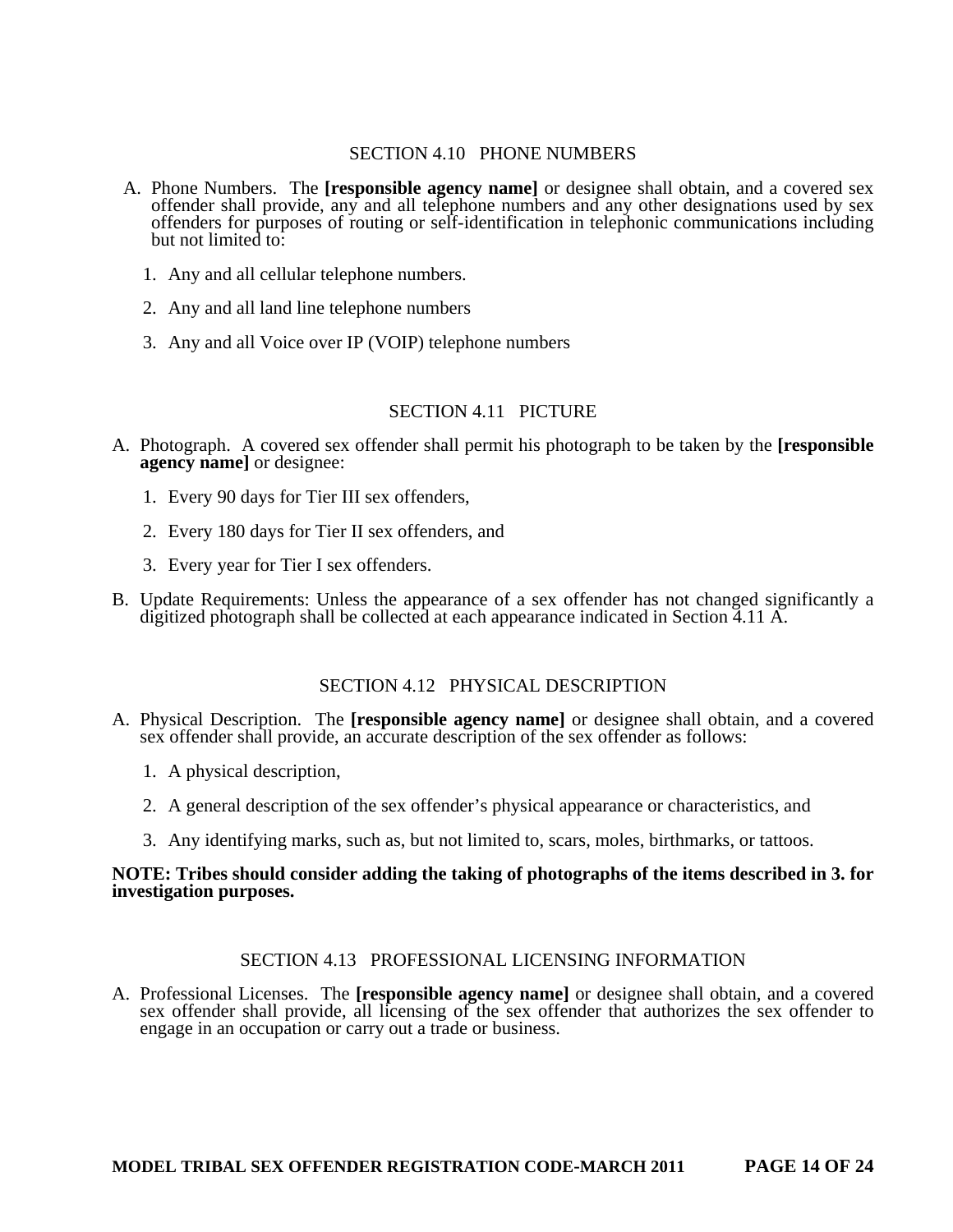## SECTION 4.14 RESIDENCE ADDRESS

- A. Address. The **[responsible agency name]** or designee shall obtain, and a covered sex offender shall provide, the following information related to the sex offender's residence:
	- 1. The address of each residence at which the sex offender resides or will reside, and
	- 2. Any location or description that identifies where the sex offender habitually resides regardless of whether it pertains to a permanent residence or location otherwise identifiable by a street or address.

## SECTION 4.15 SCHOOL

- A. School Location. The **[responsible agency name]** or designee shall obtain, and a covered sex offender shall provide, the following information related to the sex offender's school:
	- 1. The address of each school where the sex offender is or will be a student, and
	- 2. The name of each school the sex offender is or will be a student.

## SECTION 4.16 SOCIAL SECURITY NUMBER

- A. Social Security. The **[responsible agency name]** or designee shall obtain, and a covered sex offender shall provide, the following information:
	- 1. A valid social security number for the sex offender, and
	- 2. Any social security number the sex offender has used in the past, valid or otherwise.

## SECTION 4.17 TEMPORARY LODGING

- A. Lodging Information. The **[responsible agency name]** or designee shall obtain, and a covered sex offender shall provide, the following information when the sex offender will be absent from his residence for seven (7) days or more:
	- 1. Identifying information of the temporary lodging locations including addresses and names, and
	- 2. The dates the sex offender will be staying at each temporary lodging location.
	- 3. The registered sex offender shall provide the information in Section 4.17 (1) and (2) no later than days before his scheduled travel. The information shall be provided in days before his scheduled travel. The information shall be provided in person.

## SECTION 4.18 INTERNATIONAL TRAVEL

A. Travel Abroad. Sex offenders must inform their residence jurisdictions 21 days in advance if they intend to travel outside of the United States. Jurisdictions must notify the U.S. Marshals Service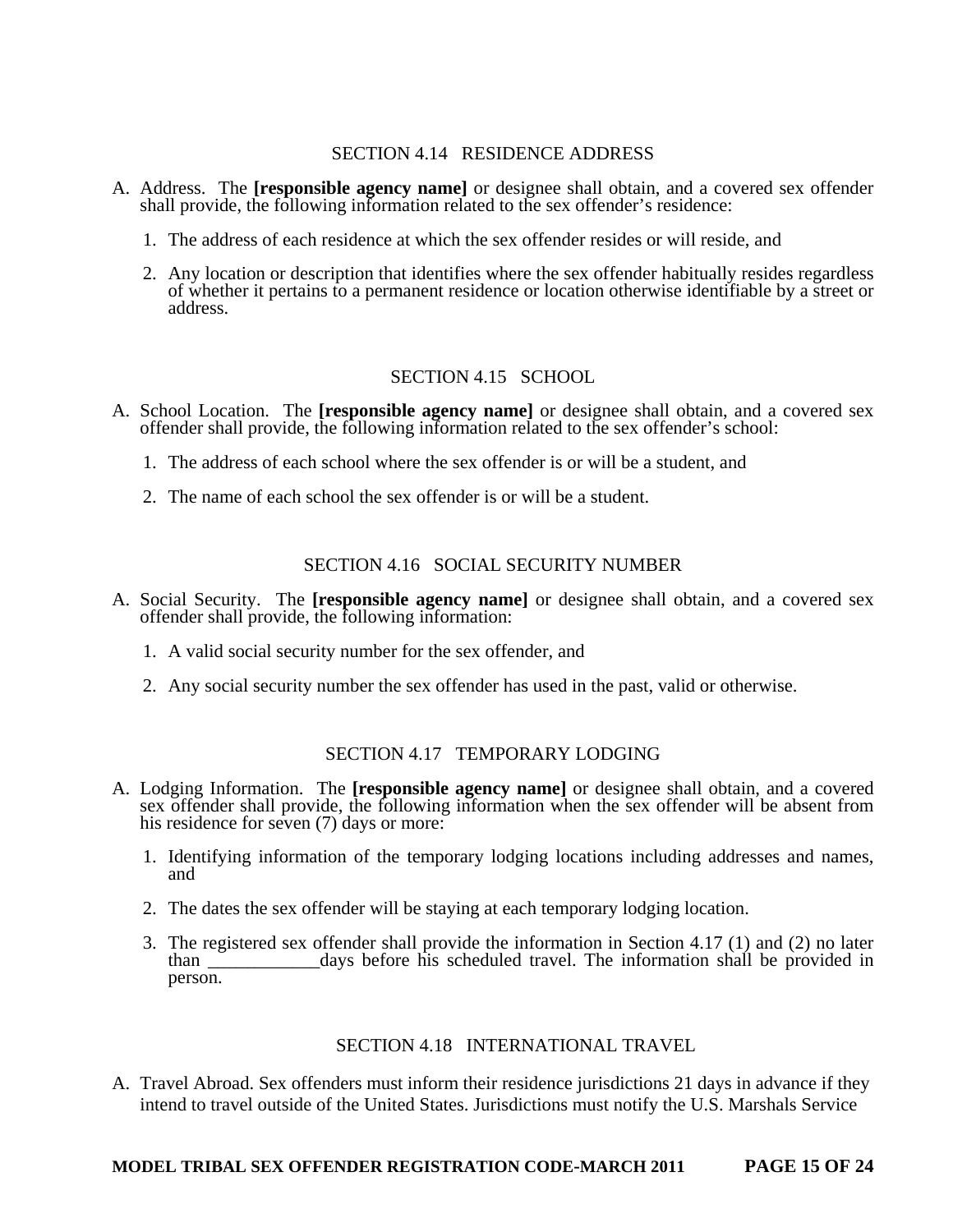and immediately notify any other jurisdiction where the sex offender is either registered, or is required to register, of that updated information. Update also must be made to NCIC/NSOR. **[See The Supplemental Guidelines for Sex Offender Registration and Notification, Federal Register / Vol. 76, No. 7 / Tuesday, January 11, 2011, pp 1637-1638 for additional information]** 

## SECTION 4.19 OFFENSE INFORMATION

A. Offense Information. The **[responsible agency name]** or designee shall obtain the text of each provision of law defining the criminal offense(s) for which the sex offender is registered.

## SECTION 4.20 VEHICLE INFORMATION

- A. Detailed Information. The **[responsible agency name]** or designee shall obtain, and a covered sex offender shall provide, the following information related to all vehicles owned or operated by the sex offender for work or personal use including land vehicles, aircraft, and watercraft:
	- 1. License plate numbers,
	- 2. Registration numbers or identifiers,
	- 3. General description of the vehicle to include color, make, model, and year, and
	- 4. Any permanent or frequent location where any covered vehicle is kept.

## SECTION 4.21 FREQUENCY, DURATION AND REDUCTION

- A. Frequency. A sex offender who is required to register shall, at a minimum, appear in person at the **[responsible agency name]** for purposes of verification and keeping their registration current in accordance with the following time frames:
	- 1. For "Tier I" offenders, once every year for 15 years from the time of release from custody for a sex offender who is incarcerated for the registration offense or from the date of sentencing for a sex offender who is not incarcerated for the registration offense.
	- 2. For "Tier II" offenders, once every 180 days for 25 years from the time of release from custody for a sex offender who is incarcerated for the registration offense or from the date of sentencing for a sex offender who is not incarcerated for the registration offense.
	- 3. For "Tier III" offenders, once every 90 days for the rest of their lives.

**NOTE: Sections 4.20 (B) and (C), providing for the reduction of two specific categories of registration (defined below), are discretionary for the registration jurisdiction. Therefore, a registration jurisdiction, to include a tribe, can comply with the minimum requirements of SORNA without providing for the possibility of a reduction of an applicable registration period.** 

- B. Reduction of Registration Periods. A sex offender may have their period of registration reduced as follows:
	- 1. A Tier I offender may have his or her period of registration reduced to 10 years if he or she has maintained a clean record for 10 consecutive years;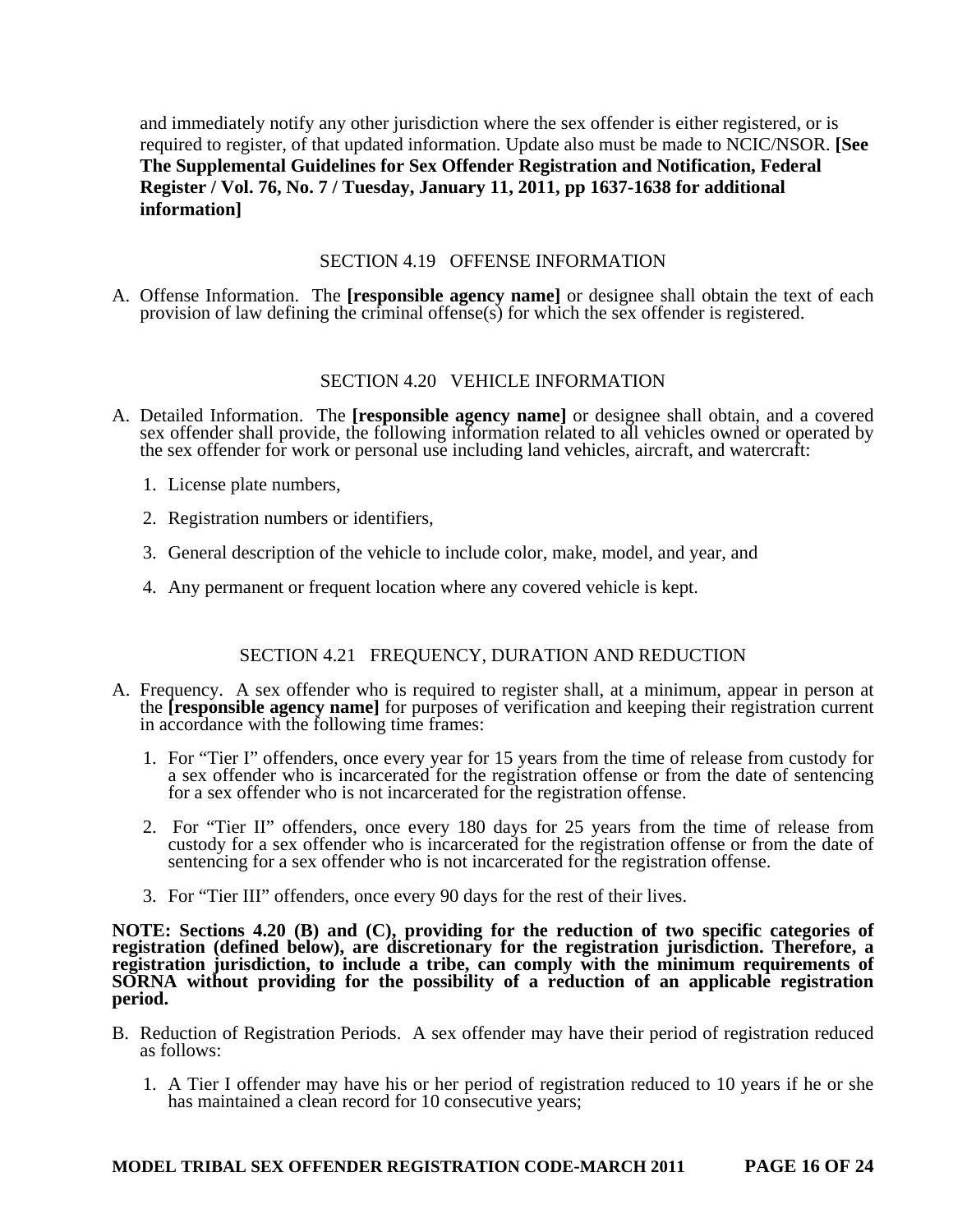- 2. A Tier III offender may have his or her period of registration reduced to 25 years if he or she was adjudicated delinquent of an offense as a juvenile that required Tier 3 registration and he or she has maintained a clean record for 25 consecutive years.
- C. Clean Record. For purposes of Chapter 4.20(B) a person has a clean record if:
	- 1. He or she has not been convicted of any offense, for which imprisonment for more than 1 year may be imposed, **[NOTE: Tribes may want to change this provision to ensure felonious tribal offenses do not count toward a clean record].**
	- 2. He or she has not been convicted of any sex offense,
	- 3. He or she has successfully completed, without revocation, any period of supervised release, probation, or parole, and
	- 4. He or she has successfully completed an appropriate sex offender treatment program certified by the tribe, another jurisdiction, or by the Attorney General of the United States.

#### SECTION 4.22 REQUIREMENTS FOR IN PERSON APPEARANCES

- A. Photographs. At each in person verification, the sex offender shall permit the **[responsible agency name]** to take a photograph of the offender.
- B. Review of Information. At each in person verification the sex offender shall review existing information for accuracy.
- C. Notification. If any new information or change in information is obtained at an in person verification, the **[responsible agency name]** shall immediately notify all other jurisdictions in which the sex offender is required to register of the information or change in information.
- D. If any new information or change in information is obtained at an in person verification, the **[responsible agency name]** shall immediately update the public website, if applicable, and update information in NCIC/NSOR.

#### SECTION 4.23 SEX OFFENDER ACKNOWLEDGEMENT FORM

- A. The sex offender shall read, or have read to them, and sign a form stating that the duty to register has been explained to them by **[responsible agency name]** and that the sex offender understands the registration requirement.
	- 1. The form shall be signed and dated by the **[responsible agency name]** personnel registering the sex offender.
- B. The [**responsible agency name**] shall immediately upload the the acknowledgement form into the [**responsible agency name]** sex offender registry**. [See the Supplemental Guidelines for Sex Offender Registration and Notification, Federal Register / Vol. 76, No. 7 / Tuesday, January 11, 2011, p. 1638 for additional information.]**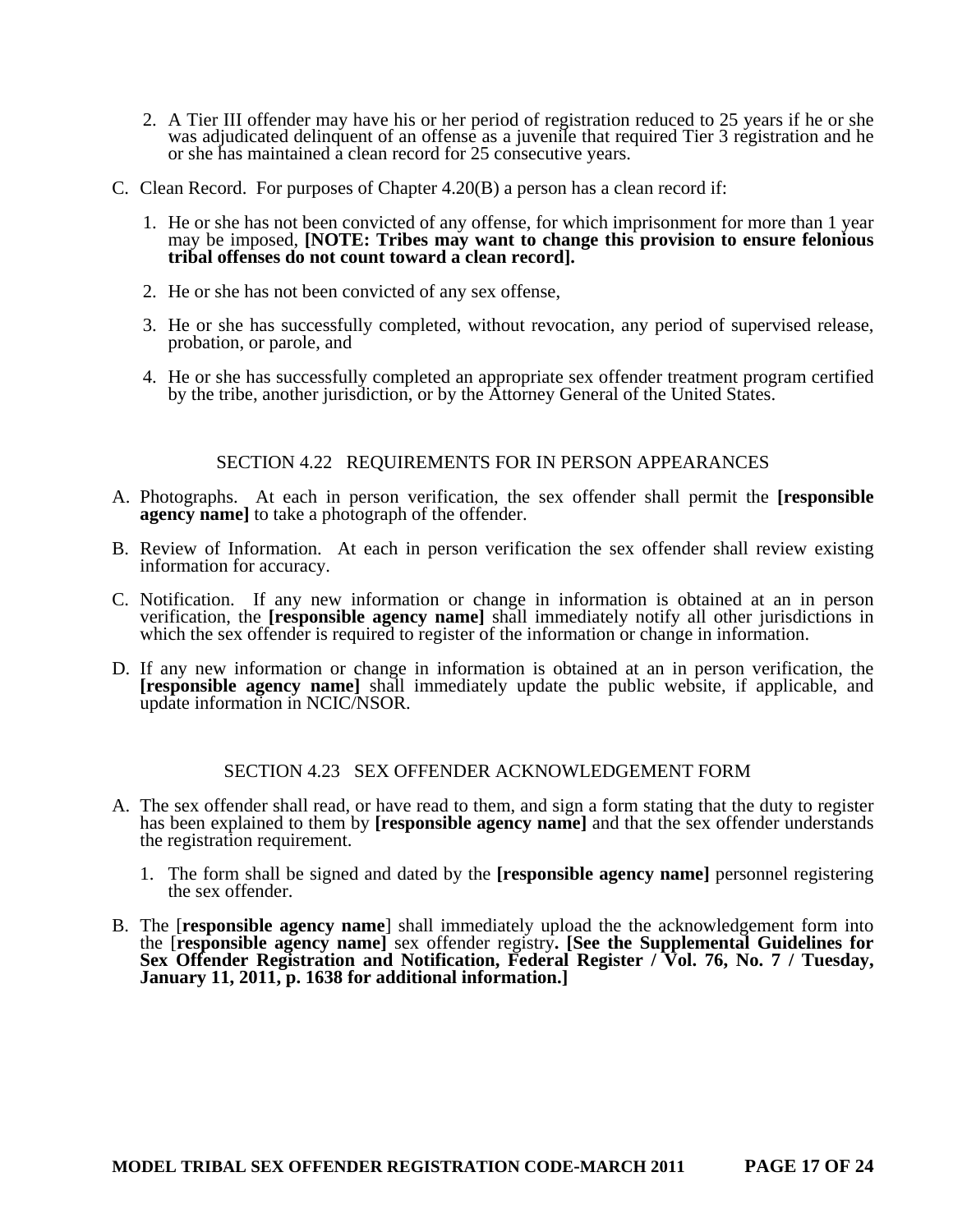## **CHAPTER 5 REGISTRATION**

#### SECTION 5.01 WHERE REGISTRATION IS REQUIRED

- A. Jurisdiction of Conviction. A sex offender must initially register with the **[responsible agency name]** of **[tribe's name]** if the sex offender was convicted by the Tribal Court of a covered sex offense regardless of the sex offender's actual or intended residency.
- B. Jurisdiction of Incarceration. A sex offender must register with the **[responsible agency name]** of **[tribe's name]** if the sex offender is incarcerated by the tribe while completing any sentence for a covered sex offense, regardless of whether it is the same jurisdiction as the jurisdiction of conviction or residence.
- C. Jurisdiction of Residence. A sex offender must register with the **[responsible agency name]** of **[tribe's name]** if the sex offender resides within **lands subject to the jurisdiction of the tribe. [NOTE: The preceding bolded phrase will not be appropriate for every tribe. Your tribe's code/ordinance should include language that will address the tribe's particular situation.]**
- D. Jurisdiction of Employment. A sex offender must register with the **[responsible agency name]** of **[tribe's name]** if he or she is employed by the tribe in any capacity or otherwise is employed within **lands** subject to the jurisdiction of the tribe. [NOTE: The preceding bolded phrase **may not be appropriate for every tribe. Your tribe's code/ordinance should include language that will address the tribe's particular situation.]**
- E. Jurisdiction of School Attendance. A sex offender must register with the **[responsible agency name]** of **[tribe's name]** if the sex offender is a student in any capacity within **lands subject to the jurisdiction of the tribe. [NOTE: The preceding bolded phrase will not be appropriate for every tribe. Your tribe's code/ordinance should include language that will address the tribe's particular situation.]**

#### SECTION 5.02 TIMING OF REGISTRATION

- A. Timing. A sex offender required to register with the tribe under this code shall do so in the following timeframe:
	- 1. If convicted by **[tribe name]** for a covered sex offense and incarcerated, the sex offender must register before being released from incarceration;
	- 2. If convicted by **[tribe name]** but not incarcerated, within 3 business days of sentencing for the registration offense, and
	- 3. Within 3 business days of establishing a residence, commencing employment, or becoming a student on **lands subject to the jurisdiction of the tribe [NOTE: The preceding bolded phrase will not be appropriate for every tribe. Your tribe's code/ordinance should include language that will address the tribe's particular situation],** a sex offender must appear in person to register with **[responsible agency name].**
- B. Duties of **[responsible agency name]**. The **[responsible agency name]** shall have policies and procedures in place to ensure the following:
	- 1. That any sex offender incarcerated or sentenced by the tribe for a covered sex offense completes their initial registration with the tribe,
	- 2. That the sex offender reads, or has read to them, and signs a form stating that the duty to register has been explained to them and that the sex offender understands the registration requirement, [See the requirement and guidance in Section 4.23 above]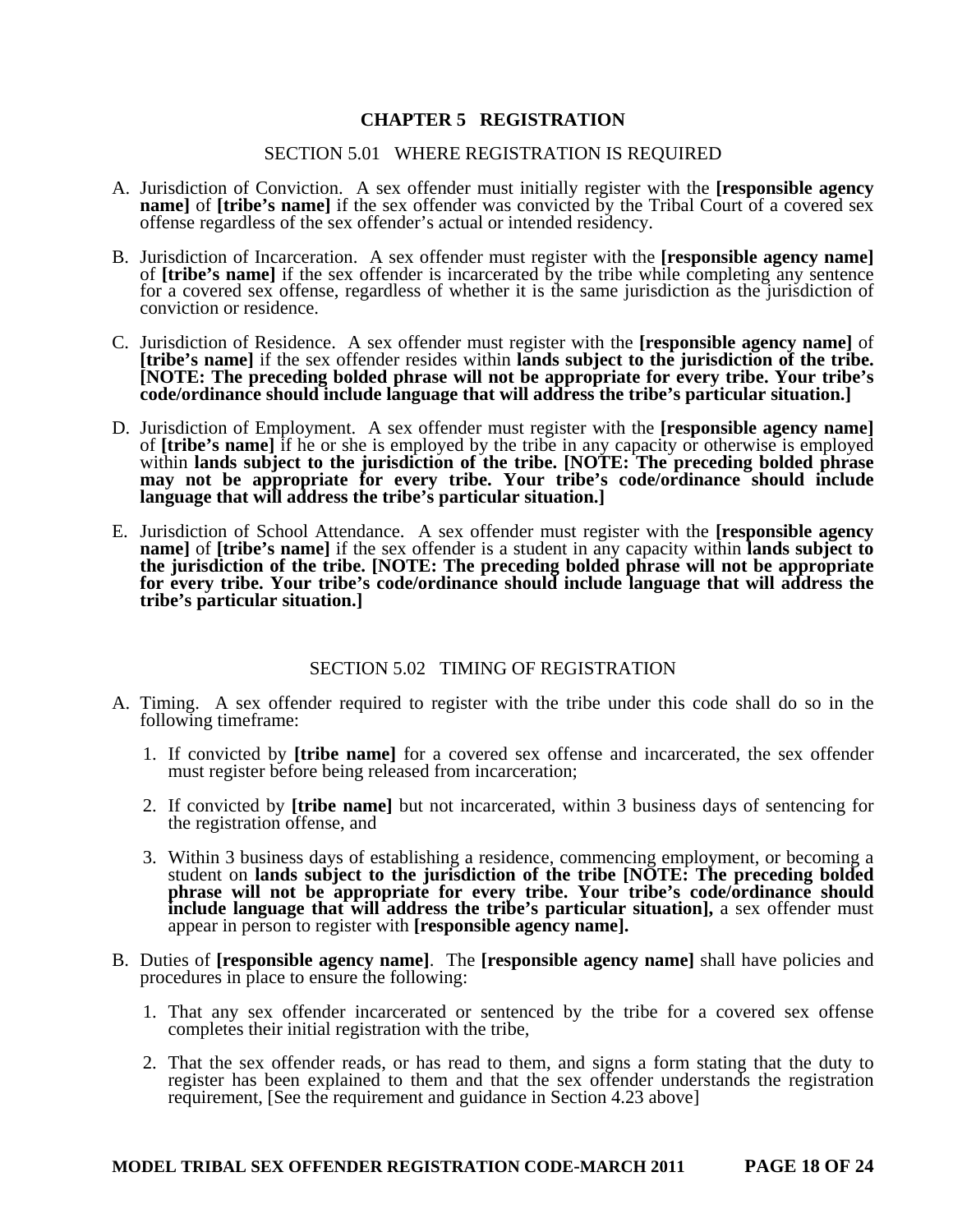- 3. That the sex offender is registered, and added to the public website if applicable and
- 4. That upon entry of the sex offender's information in to the registry, that information is immediately forwarded to all other jurisdictions in which the sex offender is required to register due to the sex offender's residency, employment, or student status.
- 5. That all information is entered and updated in NCIC/NSOR.

#### SECTION 5.03 RETROACTIVE REGISTRATION

- A. Retroactive Registration. The **[responsible agency name]** shall have in place policies and procedures to ensure the following three categories of sex offenders are subject to the registration and updating requirements of this code:
	- 1. Sex offenders incarcerated or under the supervision of the tribe, whether for a covered sex offense or other crime,
	- 2. Sex offenders already registered or subject to a pre-existing sex offender registration requirement, and
	- 3. Sex offenders reentering the justice system due to conviction for any crime.
- B. Timing of Recapture. The **[responsible agency name]** shall ensure recapture of the sex offenders mentioned in Section 5.03(A) within the following timeframe to be calculated from the date of passage of this code:
	- 1. For Tier I sex offenders, 1 year,
	- 2. For Tier II sex offenders, 180 days, and
	- 3. For Tier III sex offenders, 90 days.

#### SECTION 5.04 KEEPING REGISTRATION CURRENT

- A. Jurisdiction of Residency. All sex offenders **who reside in lands subject to the jurisdiction of the tribe who** are**[NOTE: The preceding bolded phrase will not be appropriate for every tribe. Your tribe's code/ordinance should include language that will address the tribe's particular situation]** required to register in this jurisdiction shall immediately appear in person **[at responsible agency name]** to update any changes to their name, residence (including termination of residency), employment, or school attendance. All sex offenders required to register in this jurisdiction shall immediately inform **[responsible agency name]** in person of any changes to their temporary lodging information, and **[agency's preferred mode of communication]** of any changes to their vehicle information, internet identifiers, or telephone numbers. In the event of a change in temporary lodging, **of over 7 days (the tribe can shorten this period of time)** the sex offender shall immediately notify the registry official of the residence jurisdiction and the **[responsible agency name] shall notify** the jurisdiction in which the sex offender will be temporarily staying.
- B. Jurisdiction of School Attendance. Any sex offender who is a student in any capacity within lands subject to the jurisdiction of the tribe [NOTE: The preceding bolded phrase will not **be appropriate for every tribe. Your tribe's code/ordinance should include language that will address the tribe's particular situation]** regardless of location that change their school, or otherwise terminate their schooling, shall immediately appear in person at the **[responsible agency name]** to update that information. The **[responsible agency name]** shall ensure that each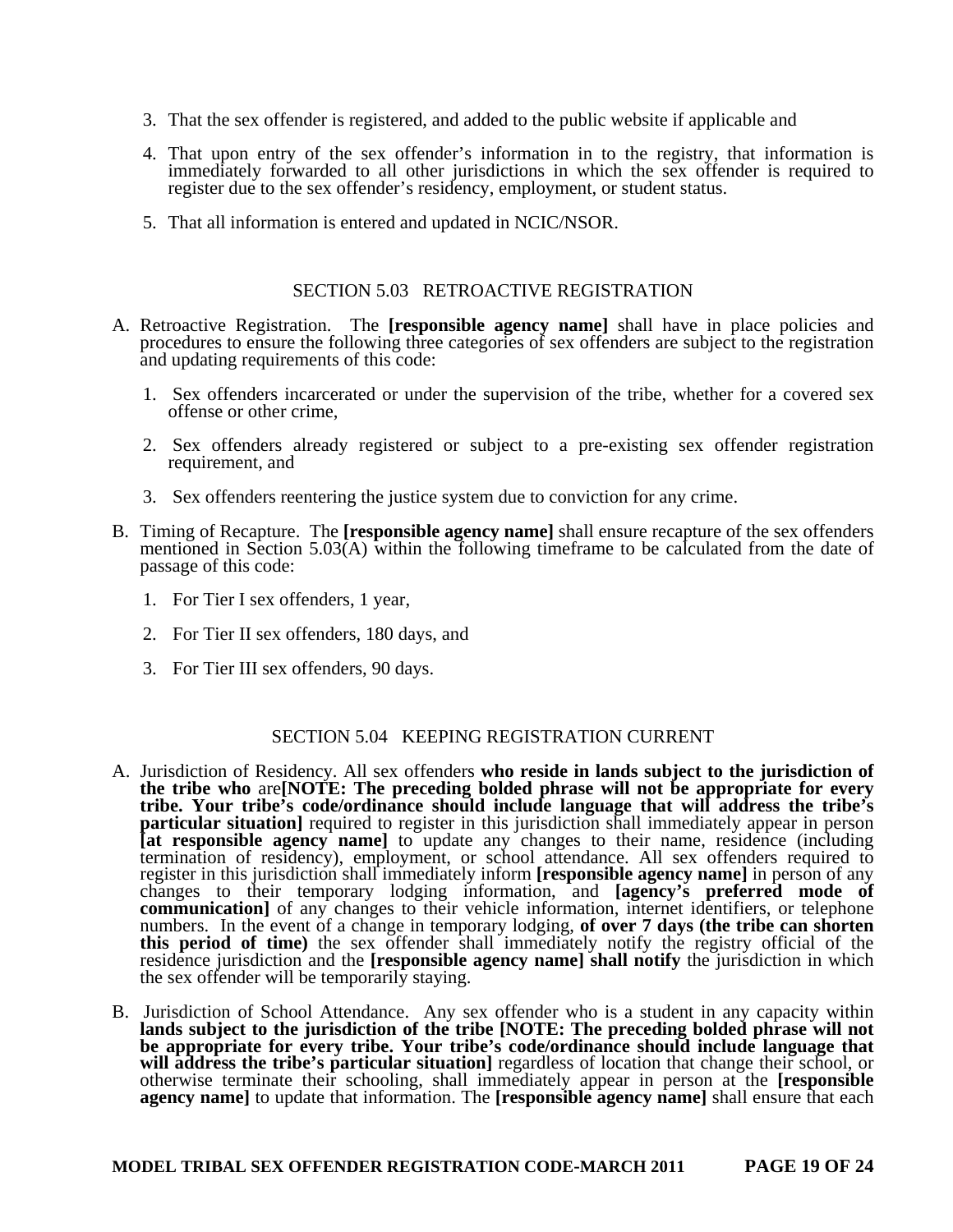jurisdiction in which the sex offender is required to register, or was required to register prior to the updated information being given, are immediately notified of the change.

C. Jurisdiction of Employment. Any sex offender who is employed by the tribe in any capacity or otherwise is employed within **lands subject to the jurisdiction of the tribe [NOTE: The preceding bolded phrase will not be appropriate for every tribe. Your tribe's code/ordinance should include language that will address the tribe's particular situation]** regardless of location that change their employment, or otherwise terminate their employment, shall immediately appear in person at the **[responsible agency name]** to update that information. The **[responsible agency name]** shall ensure that each jurisdiction in which the sex offender is required to register, or was required to register prior to the updated information being given, are immediately notified of the change.

#### **NOTE: The foregoing list establishes minimum compliance with SORNA regarding registration currency. Your tribe may want to add additional items to the list in Section 5.04 (A).**

## SECTION 5.05 FAILURE TO APPEAR FOR REGISTRATION AND ABSCONDING

- A. Failure to Appear. In the event a sex offender fails to register with the tribe as required by this code, the **[responsible agency name]** or designee shall immediately inform the jurisdiction that provided notification that the sex offender was to commence residency, employment, or school attendance with the tribe that the sex offender failed to appear for registration.
- B. Absconded Sex Offenders. If the **[responsible agency name]** or designee receives information that a sex offender has absconded the **[responsible agency name]** shall make an effort to determine if the sex offender has actually absconded.
	- 1. In the event no determination can be made, the **[responsible agency name]** or designee shall ensure the tribal police and any other appropriate law enforcement agency is notified.
	- 2. If the information indicating the possible absconding came through notice from another jurisdiction or federal authorities, they shall be informed that the sex offender has failed to appear and register.
	- 3. If an absconded sex offender cannot be located then the tribal police shall take the following steps:
		- a. Update the registry/public website to reflect the sex offender has absconded or is otherwise not capable of being located,
		- b. Notify the U.S. Marshals Service,
		- c. Seek a warrant for the sex offender's arrest. The U.S. Marshals Service or FBI may be contacted in an attempt to obtain a federal warrant for the sex offender's arrest,
		- d. Update the NCIC/NSOR to reflect the sex offender's status as an absconder, or is otherwise not capable of being located, and
		- e. Enter the sex offender into the National Crime Information Center Wanted Person File.
- C. Failure to Register. In the event a sex offender who is required to register due to their residence, employment or school attendance status fails to do so or otherwise violates a registration requirement of this code, the **[responsible agency name]** shall take all appropriate follow-up measures including those outlined in Section 5.05(B). The **[responsible agency name]** shall first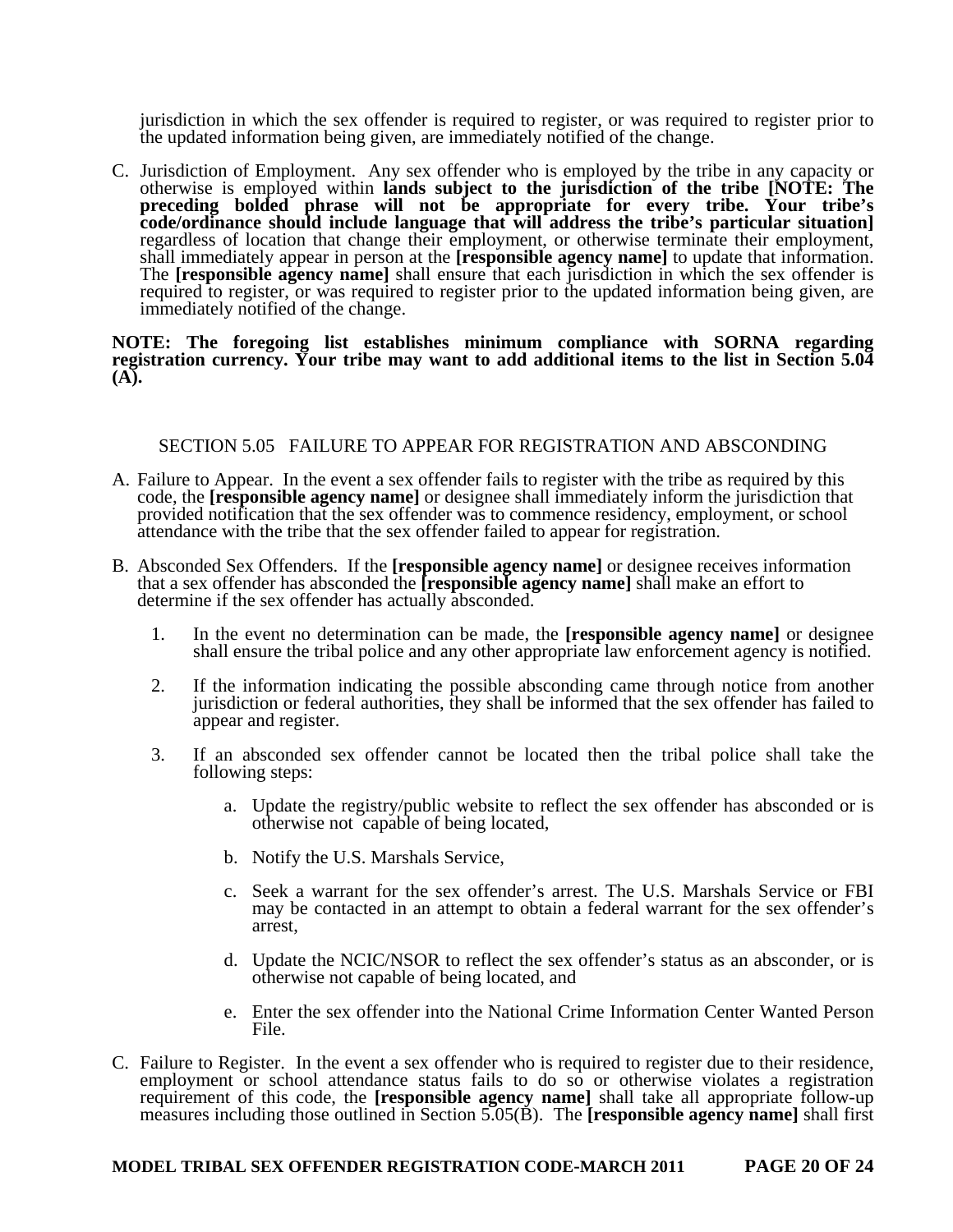make an effort to determine if the sex offender is actually resides, is employed or attending school in lands subject to the tribe's jurisdiction.

#### **CHAPTER 6 PUBLIC SEX OFFENDER REGISTRY WEBSITE**

#### SECTION 6.01 WEBSITE

A. Website. The **[responsible agency name]** shall use and maintain a public sex offender registry website.

**NOTE: The SMART Office has developed the Tribe and Territory Sex Offender Registry**  System (TTSORS) which qualifies as a public sex offender registry website under this code. **While tribes using this free software provided by the SMART Office will have a public sex offender registry website that complies with SORNA, there is no requirement that a tribe use TTSORS. Additionally, TTSORS refers to the software provided and should not be used as the name of a tribe's unique registration website. The Tribe should name their registry/website and utilize the name throughout the Code and Policy and Procedures documents – See Section 1.04 of this Model Code.** 

- B. Links. The **[name of tribe's registry website]** shall include links to sex offender safety and education resources.
- C. Instructions. The **[name of tribe's registry website]** shall include instructions on how a person can seek correction of information that the individual contends is erroneous.
- D. Warnings. The **[name of tribe's registry website]** shall include a warning that the information contained on the website should not be used to unlawfully injure, harass, or commit a crime against any individual named in the registry or residing or working at any reported addresses and that any such action could result in civil or criminal penalties.
- E. Search Capabilities. The **[name of tribe's registry website]** shall have the capability of conducting searches by (1) name; (2) county, city, and/or town; and, (3) zip code and/or geographic radius.
- F. Dru Sjodin National Sex Offender Public Website. The tribe shall include in the design of its registry website all field search capabilities needed for full participation in the Dru Sjodin National Sex Offender Public Website and shall participate in that website as provided by the Attorney General of the United States.

#### SECTION 6.02 REQUIRED AND PROHIBITED INFORMATION

- A. Required Information. The following information shall be made available to the public on the sex offender registry website:
	- 1. Notice that an offender is in violation of their registration requirements or cannot be located if the sex offender has absconded,
	- 2. All sex offenses for which the sex offender has been convicted,
	- 3. The sex offense(s) for which the offender is currently registered,
	- 4. The address of the sex offender's employer(s),
	- 5. The name of the sex offender including all aliases,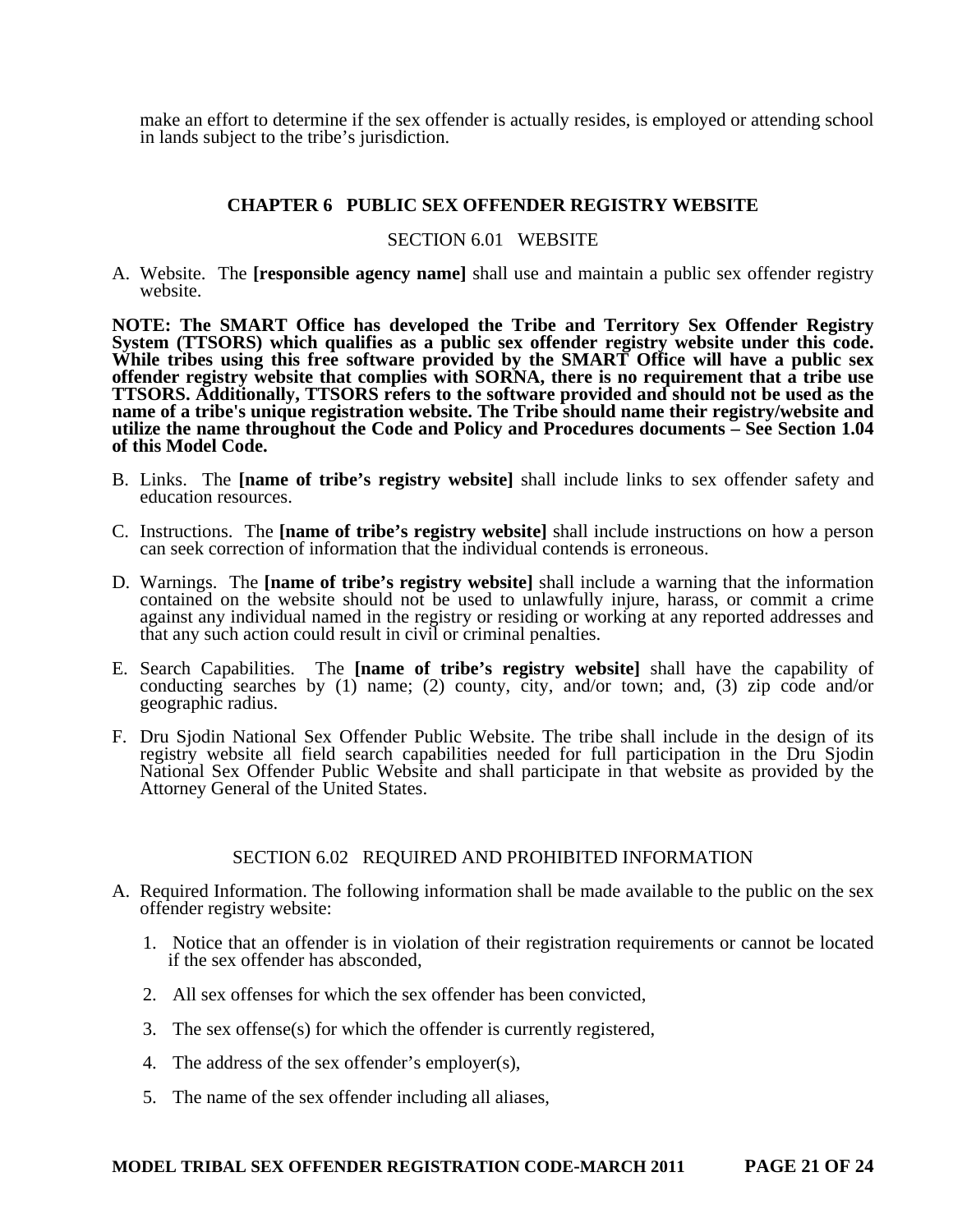- 6. A current photograph of the sex offender,
- 7. A physical description of the sex offender,
- 8. The residential address and, if relevant, a description of a habitual residence of the sex offender,
- 9. All addresses of schools attended by the sex offender, and
- 10. The sex offender's vehicle license plate number along with a description of the vehicle.
- B. Prohibited Information. The following information shall not be available to the public on the sex offender registry website:
	- 1. Any arrest that did not result in conviction,
	- 2. The sex offender's social security number,
	- 3. Any travel and immigration documents,
	- 4. The identity of the victim, and
	- 5. Internet identifiers (as defined in 42 U.S.C. §16911). **NOTE: see the Supplemental Guidelines for Sex Offender Registration and Notification, Federal Register / Vol. 76, No. 7 / Tuesday, January 11, 2011, p. 1637, for additional information.**
- C. Witness Protection. For sex offenders who are under a witness protection program, the tribal police may honor the request of the United States Marshals Service or other agency responsible for witness protection by not including the original identity of the offender on the publicly accessible sex offender registry website.

#### SECTION 6.03 COMMUNITY NOTIFICATIONS

- A. Law Enforcement Notification. Whenever a sex offender registers or updates his or her information with the tribe, the **[responsible agency name]** shall:
	- 1. Monitor and utilize the SORNA Exchange Portal for inter-jurisdictional change of residence, employment or student status.[**See the the Supplemental Guidelines for for Sex Offender Registration and Notification, , Federal Register / Vol. 76, No. 7 / Tuesday, January 11, 2011, p. 1638,for additional information]**

#### **NOTE: If utilizing TTSORS as the tribe's registry and website, that system will interface with the SORNA Exchange Portal.**

- 2. Immediately update NCIC/NSOR,
- 3. Immediately notify any agency, department, or program within the tribe that is responsible for criminal investigation, prosecution, child welfare or sex offender supervision functions, including but not limited to, police, whether BIA, tribal, or FBI, tribal prosecutors, and tribal probation.
- 4. Immediately notify any and all other registration jurisdictions where the sex offender is registered due to the sex offender's residency, school attendance, or employment.
- 5. Immediately notify National Child Protection Act agencies, which includes any agency responsible for conducting employment-related background checks under section 3 of the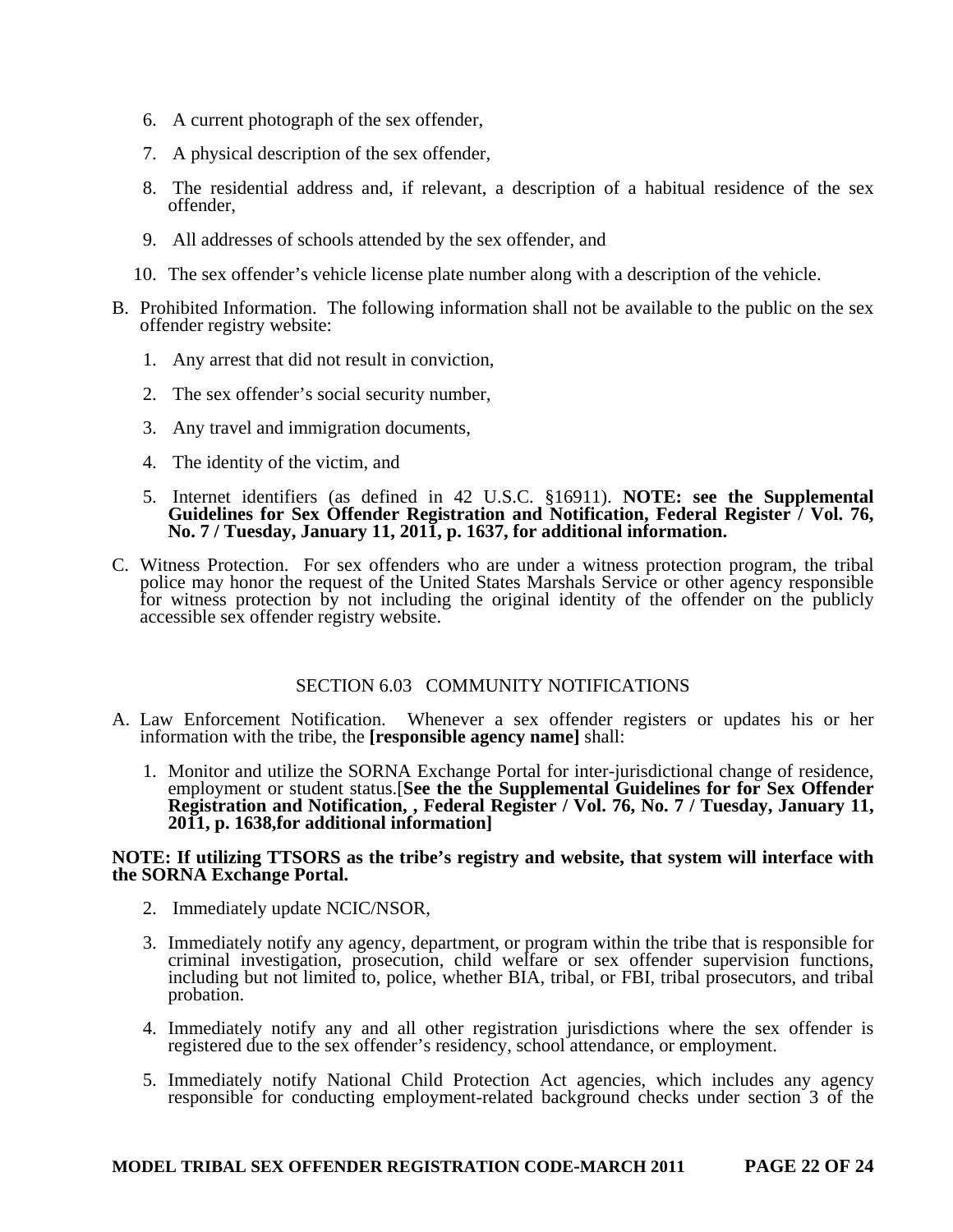National Child Protection Act of 1993 (42 U.S.C. 5119a) when a sex offender registers or updates registration.

6. Enter or update information posted on the public website.

#### **NOTE: If the tribe decides to fully utilize TTSORS, the free software provided by the SMART Office, the community notification requirement detailed below will be met. If not then the tribe must create procedures to conform with the following process;**

- B. Community Notification. The **[responsible agency name]** shall ensure there is an automated community notification process in place that ensures the following:
	- 1. Upon a sex offender's registration or update of information with the tribe, the tribe's public sex offender registry website is immediately updated,
	- 2. The tribe's public sex offender registry has a function that enables the general public to request an e-mail notice that will notify them when a sex offender commences residence, employment, or school attendance with the tribe, within a specified zip code, or within a certain geographic radius. This email notice shall include the sex offender's identity so that the public can access the public registry for the new information.

#### **NOTE: In this section, your tribe should include any additional methods the tribe is using to notify the community.**

## **Chapter 7 IMMUNITY**

#### **NOTE: Chapter 7 is not required by SORNA, but may be provisions that your tribe wants to consider including in any code/ordinance developed.**

- A. No waiver of immunity. Nothing under this chapter shall be construed as a waiver of sovereign immunity for the *[insert your tribe's name here]*, its departments, agencies, employees, or agents.
- B. Good faith. Any person acting under good faith of this Title shall be immune from any civil liability arising out of such actions.

#### **CHAPTER 8 CRIMES AND CIVIL SANCTIONS**

**NOTE: The provisions contained in this chapter are not required by SORNA, but are provisions that your tribe may want to consider including in its sex offender registry code. If criminal punishment is not outlined in your sex offender registration code/ordinance, it should be provided for in a tribe's criminal code and referenced in the sex offender code.** 

- A. Criminal penalty. Each violation of a provision of this code by a sex offender who is an Indian shall be considered a crime and subject to a period of incarceration of **[insert maximum possible term of incarceration here]** and a fine of **[insert maximum possible fine amount here.]**
- B. Civil Penalty. Each violation of a provision of this code by a sex offender who is not an Indian shall be considered a civil violation subject to enforcement by any means not prohibited by federal law, including, but not limited to the issuance of fines, forfeitures, civil contempt. **NOTE: specific civil penalties should be listed.**
- C. Customs and traditions and banishment/exclusion. **NOTE: These penalties should be detailed or cross referenced to the tribe's exclusion or banishment code. It may be advisable to list**